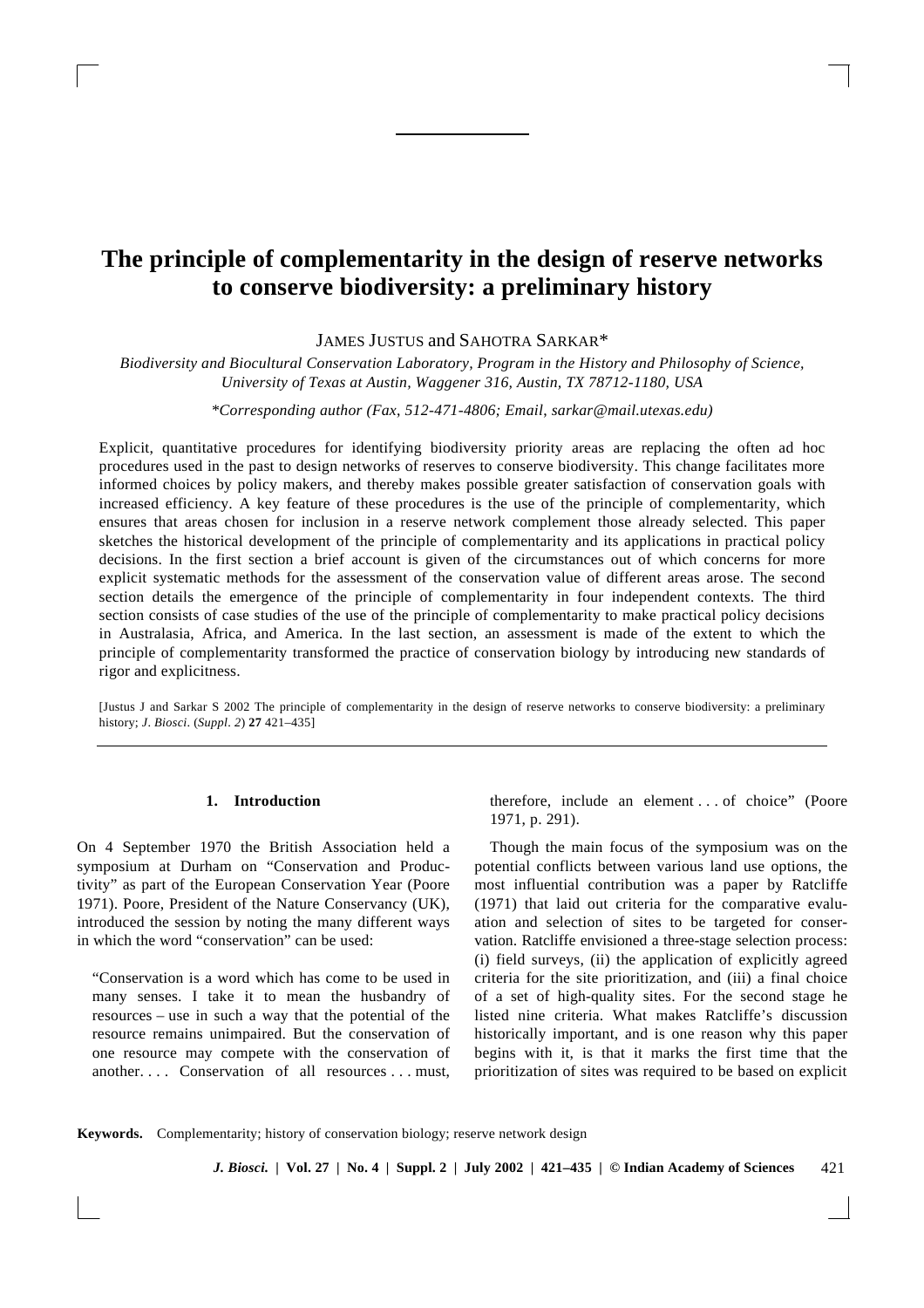public criteria rather than intuitive judgments. It began the transformation of the problem of biological reserve design to a technical problem from an intuitive one.

In 1977, Ratcliffe edited the two-volume Nature Conservancy (UK) report, *The Selection of Biological Sites of National Importance to Nature Conservation in Britain*, which identified 984 sites in Britain as worthy of conservation attention, primarily based on biological interest. He graded the sites into four categories on the basis of their presumed conservation importance: (i) sites of international or national importance; (ii) sites of similar, but slightly inferior, importance; (iii) sites of high regional importance; and (iv) sites of lower regional importance. This was done in accordance with his 1971 scheme, which thereby became the first set of explicit site evaluation criteria to be used on a large spatial scale in a practical policy-making context. Since the publication of *Conservation of Nature in England and Wales* (Ministry of Town and Country Planning 1947a) and *National Parks and the Conservation of Nature in Scotland* (Ministry of Town and Country Planning 1947b), nature conservation in Britain had been guided by an official policy that put a premium on safeguarding a number of "key areas". These were to represent adequately "the main types of community and kinds of wild plants and animals represented (in Britain), both common and rare, typical and unusual, as well as places which contain physical features of special or outstanding interest" [as quoted in Ratcliffe (1977) V 1, p. 3.]. While the concept of "key area" seems clear enough, "the actual process of choosing sites and compiling an adequate national sample of all major ecosystems", as Ratcliffe noted, "raise(d) some extremely complex and difficult problems, both conceptual and practical" (Ratcliffe 1977 V 1, p. 1). Before the 1977 report, sites were selected on a semi-intuitive basis, that is, whenever it seemed reasonable that a chosen site met the general objectives enshrined in policy.

In 1977 Ratcliffe analysed the second stage of the site selection process, the initial selection of sites on the basis of data, in much more detail than in 1971. He used ten criteria (only the last of which was new): (i) size – larger sites were to be preferred over smaller ones and "the concept of the 'viable unit' embodies the view that there is a minimum acceptable size for areas" (p. 7); (ii) diversity – this was interpreted as the richness of communities and species, "which are usually closely related and in turn depend largely on diversity of habitat" (p. 7); (iii) naturalness – this was implicitly defined by the claim that it "has been customary to use the term natural for vegetation or habitat which appears to be unmodified by human influence" (p. 7). Areas were classified as natural, semi-natural, or artificial; (iv) rarity – "the presence of even one rare species on a site gives it higher value

records made a site valuable; (viii) position in an ecological/geographical unit – this was reduced to an emphasis on the "contiguity of one site with a highly rated example of another formation" (p. 9); (ix) potential value – this was supposed to capture the possibility that good management may add to the value of a site; (x) intrinsic value: "(t)here is finally the awkward philosophical point that different kinds of organism do not rate equally in value because of bias in human interest, as regards number of people concerned" (p. 10); however, Ratcliffe explicitly emphasized the importance of saving less charismatic biological units. All ten criteria were not to be taken as being on a par with each other. Implicit in Ratcliffe's discussion is a partial hierarchy: intrinsic appeal has less weight than rarity, fragility is presumably not relevant unless a site is important for other reasons, and so on. What is striking about Ratcliffe's discussion is that these criteria were generally pragmatic: biological considerations were neither clearly distinguished from nor always explicitly preferred to sociopolitical ones. Ratcliffe's scheme was articulated in the context of a

than another comparable site with no rarities" (p. 8); (v) fragility – this was supposed to reflect the "sensitivity of habitats, communities and species to environmental change" (p. 8); fragility made the viability of even otherwise valuable sites doubtful; (vi) typicalness – this ensured that all species or other surrogates of a region were represented; (vii) recorded history – this was supposed to capture the belief that a well-kept scientific

growing concern for expanding nature reserve networks in the late 1960s, accompanied by a realization that it would not be economically feasible to conserve every site of biological interest. This situation underscored the importance of having explicit criteria for evaluating potential sites for selection. As noted earlier, it is precisely because it systematically does so that Ratcliffe's 1971 discussion and his 1977 two volume review of nature conservation in Britain are historically important. This growing concern for conservation reflected the increased rate of utilization of natural resources, particularly in the south, after the end of colonialism led to attempts at rapid industrialization and development. (A detailed social history of these developments remains to be written.) Ratcliffe was not alone in suggesting criteria for estimating biological conservation value. Between 1971 and 1978, seven other studies proposed the use of richness and/or diversity (including both species richness and habitat diversity) (Tubbs and Blackwood 1971; Tans 1974; Gehlbach 1975; Goldsmith 1975; Wright 1977; van der Ploeg and Vlijm 1978; Everett 1978); six suggested rarity (Tubbs and Blackwood 1971; Gehlbach 1975; Goldsmith 1975; Wright 1977; van der Ploeg and Vlijm 1978; Austin and Miller 1978); five proposed area (Tans 1974; Gehlbach 1975; Goldsmith 1975; van der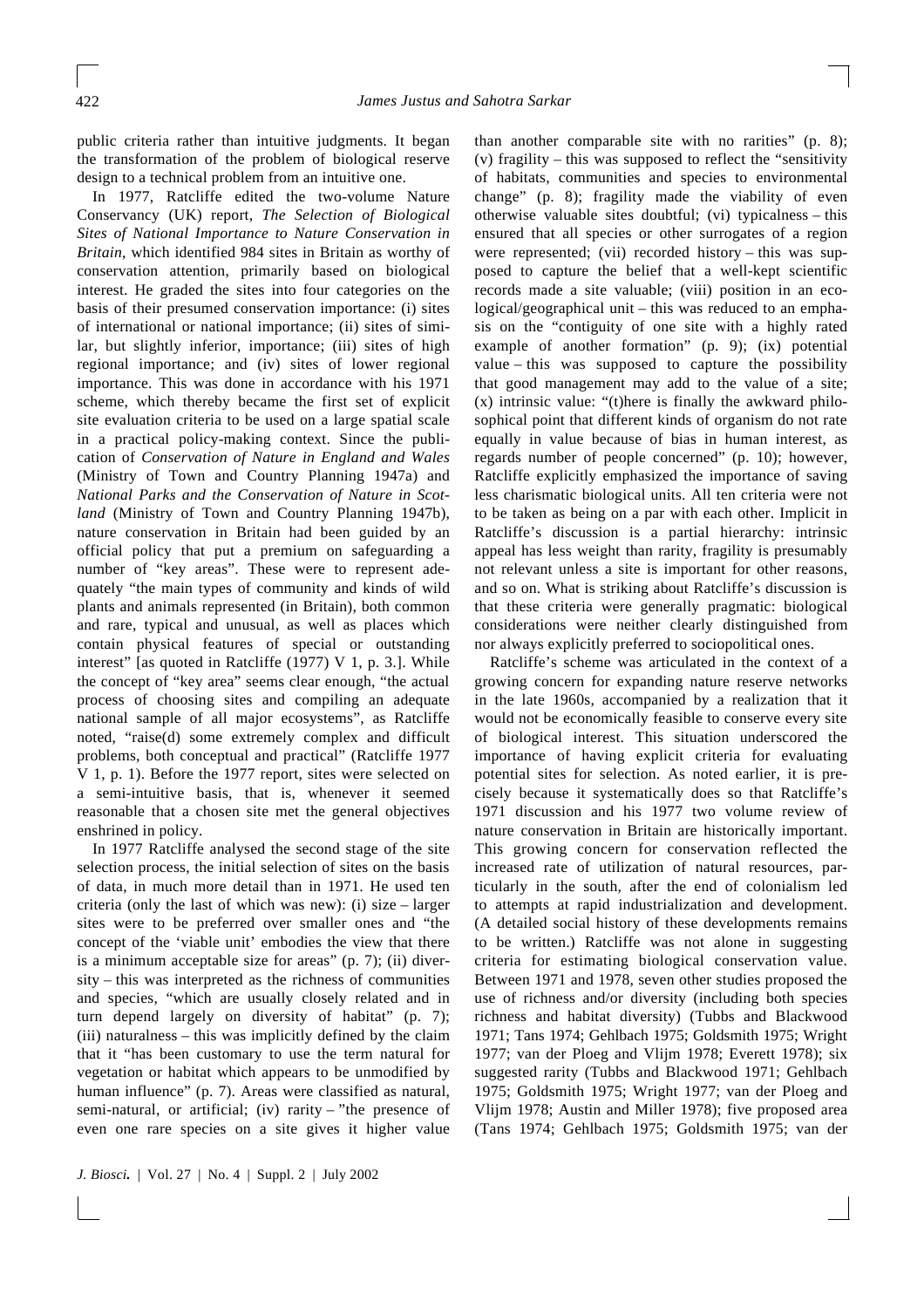Ploeg and Vlijm 1978; Austin and Miller 1978); five worried about the threat of human impact (Tans 1974; Gehlbach 1975; Wright 1977; van der Ploeg and Vlijm 1978; Austin and Miller 1978); four explicitly suggested naturalness (Tans 1974; Gehlbach 1975; Wright 1977; Everett 1978); and four suggested representativeness or typicalness (Gehlbach 1975; Wright 1977; van der Ploeg and Vlijm 1978; Austin and Miller 1978; Everett 1978). Other criteria invoked in these proposals included scientific value, educational value, amenity value, recorded history, uniqueness, wildlife reservoir potential, ecological fragility, position in ecogeographical units, potential value, availability, replaceability, and management considerations (Margules and Usher 1981). Ratcliffe's scheme was the most comprehensive, besides being important as a tool of practical policy (as noted before).

These early efforts were reviewed by Margules and Usher (1981) who made a critical distinction between scientific and political criteria. This paved the way for reserve selection and design to become an applied natural science (say, on a par with forestry). Concentrating on the science, they arranged the scientific criteria into three categories: (i) criteria which could be assessed in one site visit (diversity and area); (ii) criteria which required extensive surveys for assessment (rarity, naturalness, and representativeness); and (iii) criteria which required case histories of sites for assessment (recorded history, potential value, and ecological fragility). Each of these categories progressively specified criteria which required more effort for assessment. Margules and Usher (1981) emphasized that case history data, often discarded after treatment for the purpose at hand, should always be preserved for future use. Political criteria are not completely irrelevant: they may "play an essential role in a final decision on conserving a site, a decision taken by government, councils or committees which are not composed of ecologists" (p. 104).

In the context of Margules and Usher's (1981) clear separation of political and scientific criteria for reserve selection, during the 1980s attempts to use only scientific criteria for prioritizing areas for potential inclusion in reserve networks became common practice. Planning gradually moved from an almost completely intuitive approach to an algorithmic one in which the criteria invoked were applied mechanically to remove any residue of intuitive judgment. This process was greatly aided by the increased availability and sophistication of microcomputers and, above all, by the development of Geographical Information System (GIS) during, roughly, the same period. Sarkar (2002) has argued that the development of GIS was the technological innovation that made a science of conservation biology possible. It marked a radical methodological innovation in the techniques of biological conservation.

With hindsight, it is possible to detect a conceptual tension throughout this period between: (i) representing in reserves the maximum number of species; and (ii) maintaining representative samples of a region, nation or biome's habitats or ecological communities and the species that characterize them. The second goal can be traced back directly to the UK Ministry of Town and Country Planning document (1974a) cited above. Although the two goals appear to have the same outcome – protecting the most possible species – one led to the use of species richness as a criterion of value, while the other led to complementarity. A crucial conceptual breakthrough was the realization that the use of species richness, led to the inefficient representation of the greatest number of species in reserve networks. For instance, two areas may both be very rich in species but contain the same set of species. If one of those areas is selected, then, if maximizing the total number of species protected is the goal, the next area to be selected should be the one that adds the most species that have not already been represented. Thus, the second area with highest richness should not be selected if it contained the same species as the first one selected. This is the principle of complementarity, which has led to a fundamental change in the design of reserve networks. This principle, obvious once stated, was independently discovered at least four times: twice in Australia, and once each in South Africa and the United Kingdom. Once explicitly stated, this principle is not only intuitively easy to grasp and use, but its advantages over the use of richness for the protection of the greatest number of species is also obvious. It is not surprising, then, that it rapidly became a staple of reserve network design. The idea that complementarity rather than richness should be used for iterative place selection probably was independently recognized almost simultaneously because, by this time, explicit targets of conservation (the number or percentage of surrogates) were routinely being set for conservation plans.

This paper is a preliminary history of the use of the principle of complementarity in reserve network design to date. Section 2 describes the history of the theoretical innovations involved in its use. These consisted of algorithms devised to incorporate the principle of complementarity in various ways. Section 3 is a preliminary – and almost certainly incomplete – history of the use of complementarity-based algorithms in practical policy making situations. Finally, section 4 discusses some criticisms of algorithmic approaches to biological reserve network design and responses to them.

### **2. Theory**

The first use of complementarity was by Kirkpatrick (1983) in Tasmania (Australia). Kirkpatrick pointed out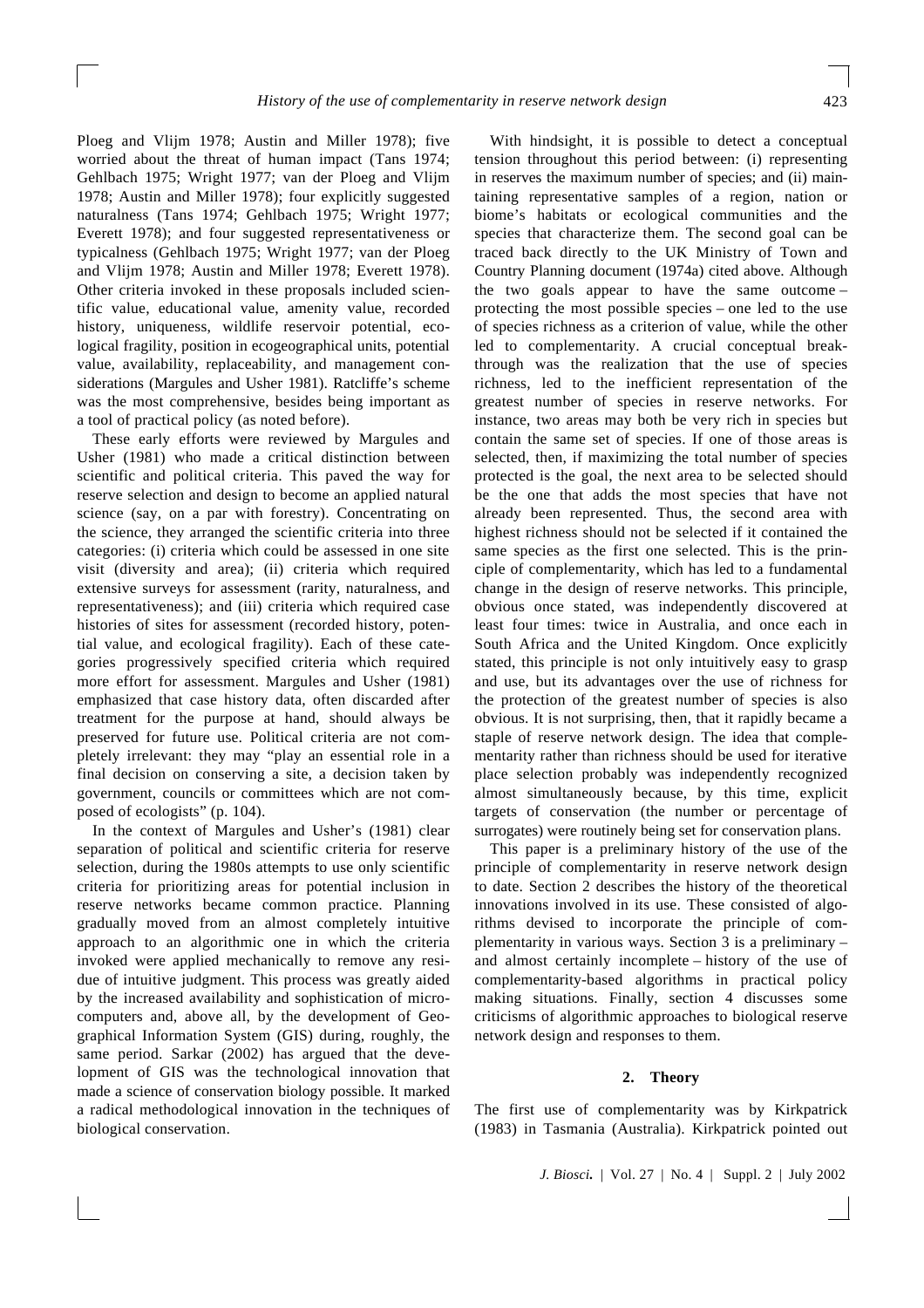that a non-iterative procedure for place selection was inefficient insofar as it might not achieve adequate representation of biological features in the least possible set of sites. As he put it: "A major drawback of a listing of priority areas on the basis of a single application formula is that there is no guarantee that the priority area second or third on the list might not duplicate the species, communities or habitats that could successfully be preserved in the first priority area". (p. 128). In other words, the use of richness (the non-iterative formula Kirkpatrick had in mind) had to be replaced by an iterative procedure. Kirkpatrick provided such an iterative procedure, but its use of complementarity was only implicit. In Kirkpatrick's words:

"Methods of data collection, weighting of attributes and formula selection are subjectively chosen to best fit the intensity, scope and purpose of the study. The first priority area revealed by the working of the formula is then chosen. It is then assumed that this first priority area will be preserved. Thus, species, communities or habitats that had high weightings because of their poor preservation status, and that are in the first priority reserve, will not merit the same weightings in the selection of a second priority reserve. Thus, in the first round the presence of a particular species may add 100 to the value of a site, because the species was totally unpreserved. In the second round the same species could only be worth 50 because it is now within one notional reserve. If this species also occurs in the second priority area, its worth in the third round could be assessed as zero. Thus, the site scores are adjusted at each stage of the analysis by adjusting the weighting of attributes on the assumption that the higher priority areas will be preserved, and this iterative process continues until all species, communities, or habitats are notionally preserved to a predetermined adequate level" (p. 128).

This procedure does not fully reject the use of richness. The number of different species at a site enters into the computation, though the weight given to each species declines as its representation in the selected sites increases. It is this decline in weight that implicitly invokes complementarity.

Kirkpatrick applied this iterative method to the central east coast of Tasmania, for which data were available on the distribution and abundance of some species. The sites consisted of 1 sq. km cells. The cells were weighted according to how they represented 24 poorly preserved species of vascular plants, of which 23 were endemic. To determine the weight of a cell, each species was first allocated to one of four groups: (i) those not in reserves and mostly confined to the land studied; (ii) those poorly represented in reserves and mostly confined to the land

studied; (iii) those not in reserves and more common outside than inside the land studied; (iv) those poorly represented in reserves and more common outside than inside the land studied. Second, each cell was weighted according to how it represented these four groups of species. A cell containing a species of group (i) is given a score of 100; 50 for (ii); 25 for (iii); and 10 for (iv), respectively. Kirkpatrick iterated this procedure until the weight of the top scoring cell was less than 30. This benchmark ensured adequate representation for all species not adequately represented outside the area being analysed.

Based on this analysis Kirkpatrick targeted seven areas of decreasing importance for conservation. He gave two reasons for the superiority of his iterative method over past methods. First, "In the case of the study area, an adoption of the methods previously used for allocation of preservation priorities would have led to the overrepresentation of some of the unpreserved and poorly preserved endemic species, and to the non-representation of others" (p. 131). Second, "The iterative method provides for the maximum nature conservation values per unit area preserved", subsequently, "for this reason alone it may be of considerable value in the land use decisionmaking process" (p. 131).

One year later, in their book, *Milkweed Butterflies*, Ackery and Vane-Wright (1984) again invoked complementarity. While the book is primarily concerned with the cladistics and biology of danaine butterflies, one section concerned the problem of conserving these species and recommended a set of selected areas. Ackery and Vane-Wright were primarily concerned with the representation of endemic danaine species. While they presented no explicit algorithm, the procedure they followed also implicitly used complementarity:

"All but 32 of (the species considered) occur in the Indo–Pacific region. . . . [T]he four with the highest danaine species endemism are Sulawesi (9 endemics), Biak (4), Mindanao (3) and New Guinea (3). Between them, the combined faunas of these four territories include 69 danaine species. Thus, if these four faunas could be conserved, this would ensure the survival of over half of the danaine species found in the Indo– Pacific region (and over 40% of the world danaine fauna). Adding the 14 other endemic areas of the region (Sri Lanka, 2; southern India, 2; Borneo, 1; Luzon, 1; Negros, 1; Sumatra, 2; Java, 2; Sumbawa, 1; Sumba, 1; Flores, 1; Timor, 1; Seram, 2; New Ireland, 1; Guadalacanal, 1) brings the regional total to  $115$ or 92%. The addition of the faunas of Nepal, Burma, New Britain, New Caledonia and San Cristobal is the minimum needed to secure the remaining ten Indo– Pacific species. Applying the same method to Africa,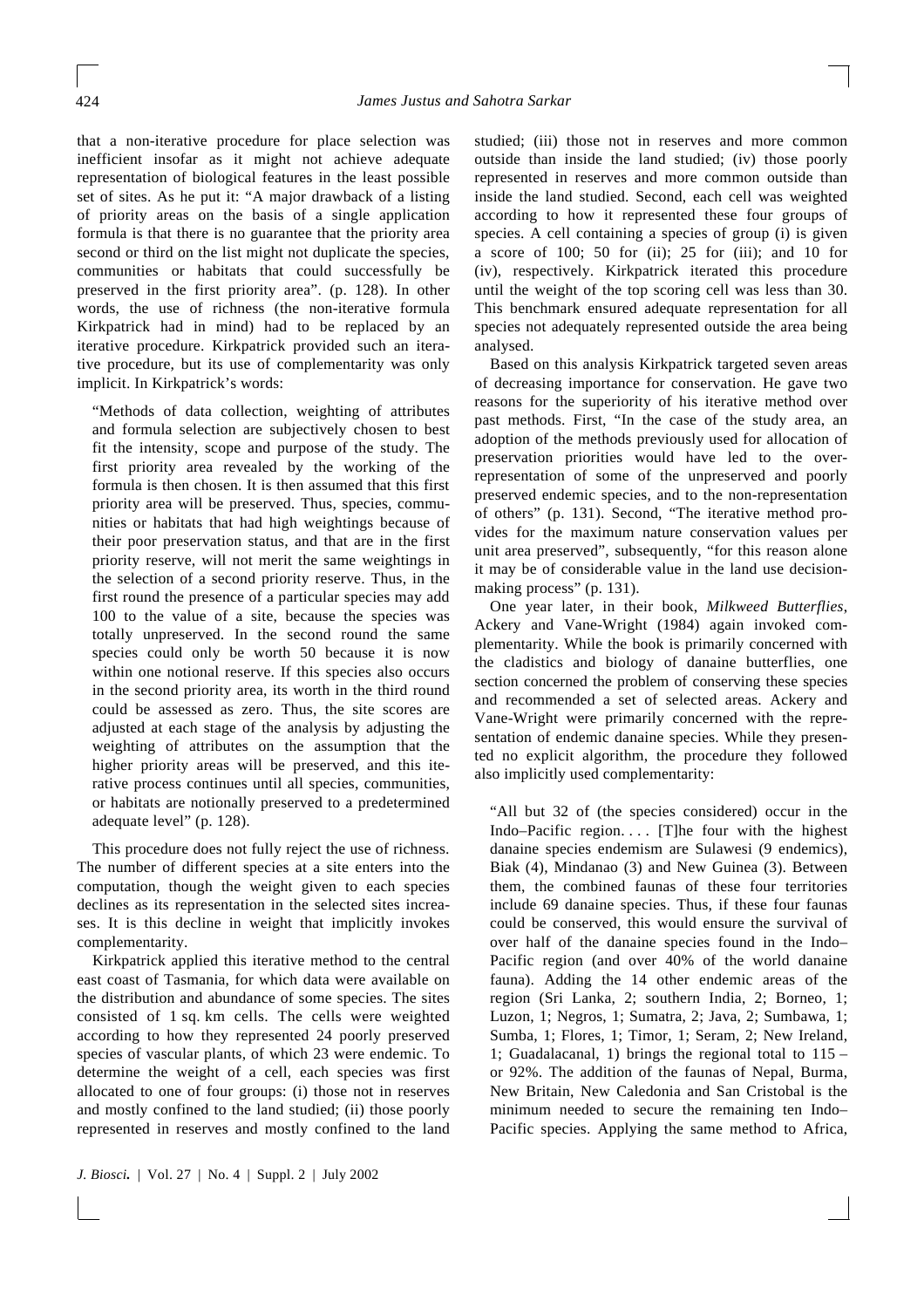at a minimum we need to conserve the faunas of four regions: the Comoro Islands (1), the Seychelles (1), Mauritius (1) and Zaire. For the Americas we need Hispaniola (1) Cuba (1), Costa Rica and Bolivia" (p. 156).

Besides complementarity, Ackery and Vane-Wright endorsed the use of several other principles for conservation planning including rarity, richness, viability, and feasibility.

The first complete statement of a complementaritybased algorithm was due to Margules *et al* (1988). Their analysis was designed to select a subset of wetlands for protection from the complete set of wetlands on the Macleay Valley Floodplain in Australia. They presented two algorithms both of which used complementarity explicitly; however, rarity was privileged in the first algorithm. The first algorithm was a four-step procedure to ensure the representation of all 98 native plant species:

"1. Select all wetlands with any species which occur only once. 2. Starting with the rarest (i.e. the least frequent species in the data matrix) unrepresented species, select from all wetlands on which it occurs, the wetland contributing the maximum number of additional (i.e. unrepresented) species. 3. Where two or more wetlands contribute an equal number of additional species, select the wetland with the least frequent group of species. The least frequent group was defined as that group having the smallest sum of frequencies of occurrence in the remaining unselected wetlands. 4. Where two or more wetlands contribute an equal number of infrequent species, select the first wetland encountered" (p. 65).

Step 2 uses complementarity though rarity gets precedence (as it does in every other step). The second algorithm, a three-step procedure, was designed to represent each of nine wetland types and each of the plant species at least once:

"1. Select the wetland from each habitat type which has the greatest number of plant species. If all species are included, then stop. 2. Select a second wetland from each type which adds the most new species. A habitat type will be passed over if there are not wetlands from that type that add new species. If all species are included then stop. 3. Continue to select a third or fourth, etc., from each habitat type which adds the most new species, until all species are represented" (p. 69).

Step 2 constituted the first ever explicit use of complementarity by itself, that is, without also using rarity (as in the first algorithm).

At the practical level, the result was somewhat unsettling: it conclusively demonstrated that the idea that "biological diversity is 'reasonably secure' or 'as well taken care of as possible' with the dedication of one or a few well chosen reserves in an ecological domain", was thoroughly misguided (Margules *et al* 1988, p. 71). The first algorithm selected 20 wetlands or 44⋅9% of the total wetland area and the second selected 29 wetlands or 75⋅3% of the total wetland area, even with a target of only one representation for each species. This could hardly be regarded as feasible for conservation purposes.

Margules *et al* (1988, p. 73) went on to note that, with Kirkpatrick's (1983) "approach, wetlands with unique species tend to be added late in the selection procedure, and . . . add a disproportionate number of wetlands . . . (because) species with unique occurrences may not be included until towards the end of the procedure, so stopping anywhere before the end will ignore some species, including the very rare ones". This happens because Kirkpatrick's algorithm implicitly used richness (as noted above), rather than rarity, in addition to complementarity. Their rarity based approach (the first algorithm) is supposed to ensure that rare species are included in the first stages of the algorithm. They also noted another difference between Kirkpatrick's method and their first algorithm: the latter finds the smallest number of wetlands that represent all the species within a study area regardless of the representation status elsewhere, whereas the former considered whether a species was represented poorly or not at all outside of the study area.

The Margules-Nicholls-Pressey (MNP) algorithm was subsequently modified in a variety of ways, mainly to improve efficiency (Pressey and Nicholls 1989), but also to incorporate other criteria such as adjacency (Nicholls and Margules 1993), which puts a premium on a site being next to one already selected, all other things being equal. This leads to the creation of larger reserves. The MNP algorithm has been the basis for many of the publicly-available software packages for place prioritization, including C-Plan and ResNet; a variant approach which uses a different interpretation of complementarity is used in Target (see below).

Complementarity was independently rediscovered in South Africa by Rebelo and Siegfried (1990) during an analysis designed to select sites for the protection of Fynbos vegetation in the Cape Floristic region, which covers 90,000 sq. km. Their algorithm, though it used complementarity, was not as explicit or clearly stated as the MNP algorithm. First, core squares were selected on the basis of endemism and richness. Then:

"A list of species present . . . in each of the assigned core squares was then compiled, and the distribution of species not present in core squares plotted. The grid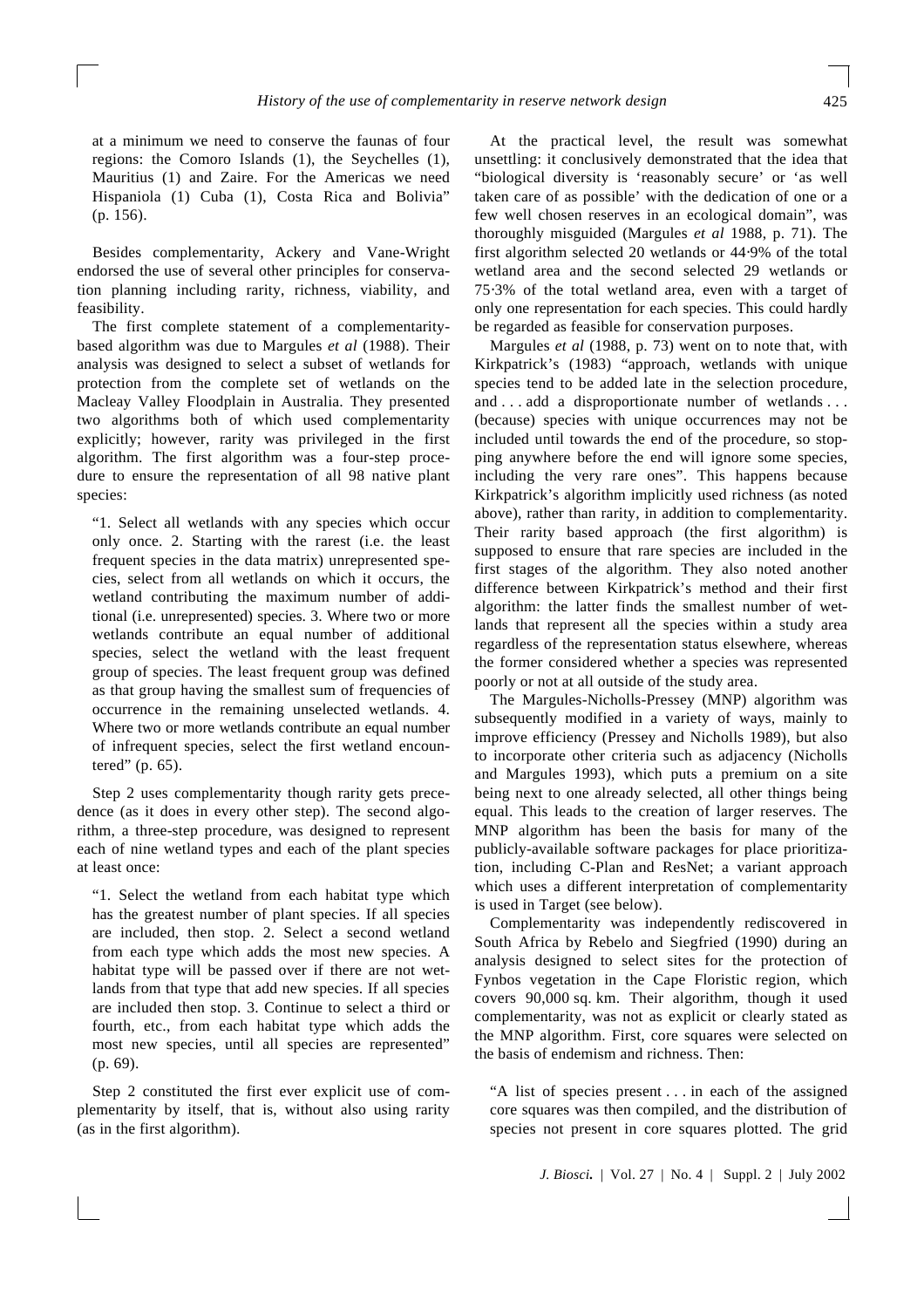square with the most species not present in the core squares was designated as a 'secondary core square'. Its species were removed from the map, and the procedure was repeated. Where ties occurred, grid squares with the highest species richness were selected; where species richness was equal, the square containing the most Fynbos vegetation was chosen" (p. 21).

Rebelo and Siegfried (1990) applied this procedure to  $12 \text{ km} \times 12 \text{ km}$  cells, using 326 taxa (species and subspecies) of Fynbos vascular plants as biodiversity surrogates, and very convincingly showed that the designation of existing reserves had been inefficient and the plans then under consideration only slightly better: "Less than 27% of the area reserved for nature conservation and less than 50% of that proposed for conservation in the district lie in the area of high Proteaceae endemism" (p. 28). Nevertheless, the analysis had little practical impact.

None of these approaches used the term "complementarity". Finally, in 1991, Vane-Wright *et al* (1991) introduced that term to describe the principle that was implicit in all these procedures. Vane-Wright *et al* do not explicitly mention Ackery and Vane-Wright (1984) or Rebelo and Siegfried (1990) but, referring to the other two approaches [Kirkpatrick (1983) and Margules *et al* (1988)], observe:

"both procedures are based on a basic guiding principle – which we call complementarity.

In carrying out a simple faunal [sic] analysis, once the first choice has been made, all further consideration of species included within that region are eliminated. The second area is then drawn from the taxonomic complement of the first – the remaining fauna with the higher number of endemics, and all additional nonendemics that the area happens to contain. Once the first two faunas have been added, the reduced complement is then searched for the third area. This algorithmic procedure is repeated until all species are accounted for (the total complement)" (p. 245).

It was a happy choice of term, in full concordance with the use of "complement" in set theory within mathematics, where it is also taken to designate the remainder of an original set. The term was influential enough that even when an algorithm incorporated many other principles, for instance, rarity or even richness (sometimes still used to select the first site), it came to be called a "complementarity-based" algorithm.

That complementarity-based algorithms would outperform richness-based algorithms in minimizing the number of sites selected to achieve a required level of representation for species (or other biological surrogates) was clear to its proponents from the beginning [recall the statement of Kirkpatrick (1983)]. Explicit analysis of

*J. Biosci.* | Vol. 27 | No. 4 | Suppl. 2 | July 2002

field data to show that this intuition was correct was first performed by Williams *et al* (1996) using distribution data for British birds. It has been repeated with the same result using modelled vertebrate data for Oregon by Csuti *et al* (1997). These results, though only of academic rather than direct policy interest, have nevertheless played a role in the gradual adoption of complementarity-based algorithms for actual reserve network design. These applications will be discussed in the next section.

However, complementarity-based algorithms are heuristic in the sense that they do not guarantee that the set of sites selected is the most efficient possible (the "global optimum") (Underhill 1994). It may even be the case that, as a set of sites is sequentially selected, some new site makes a prior selected one redundant, that is, the latter can be dropped without dropping the level of representation of any species beneath the set target. Some recent complementarity-based algorithms check for such redundancy (Aggarwal *et al* 2000). However, even removing such redundancy does not guarantee that the global optimum is achieved. If the required level of representation is 1, that is, the target of representation for each surrogate is 1, it can be shown that the problem of obtaining the global optimum is formally identical to the "maximal covering" problem of the theory of algorithms (Church *et al* 1996) which has an exact solution using integer linear programming (Cocks and Baird 1989). Csuti *et al* (1997) showed that this exact method does slightly better than some complementarity-based algorithms but they are known to be much more computationally intensive. It is an open question whether exact methods exist when targets are not equal to 1, for instance, when they are set to a specified percentage of surrogate records. Finally, there exist other heuristic procedures for reserve selection, for instance, some based on the optimization procedure of simulated annealing (Andelman *et al* 1999). The relation of these to complementarity-based algorithms remains unclear.

#### **3. Policy applications**

Analyses of data sets using complementarity-based algorithms for academic purposes have been performed for areas in at least ten countries: Australia (Kirkpatrick 1983; Margules and Nicholls 1988; Nicholls and Margules 1993; Pressey *et al* 1997; Pressey 1998, 1999), Canada (Sarakinos *et al* 2001), Guyana (Richardson and Funk 1999), Namibia (Sarkar *et al* 2002), the Falkland Islands/Islas Malvinas (Sarkar *et al* 2002), Papua New Guinea (Nix *et al* 2000), South Africa (Rebelo 1989; Lombard *et al* 1996; Cowling 1999; Cowling *et al* 1999; Lombard *et al* 1999; Cowling and Pressey 2000), Uganda (Howard *et al* 1998), the United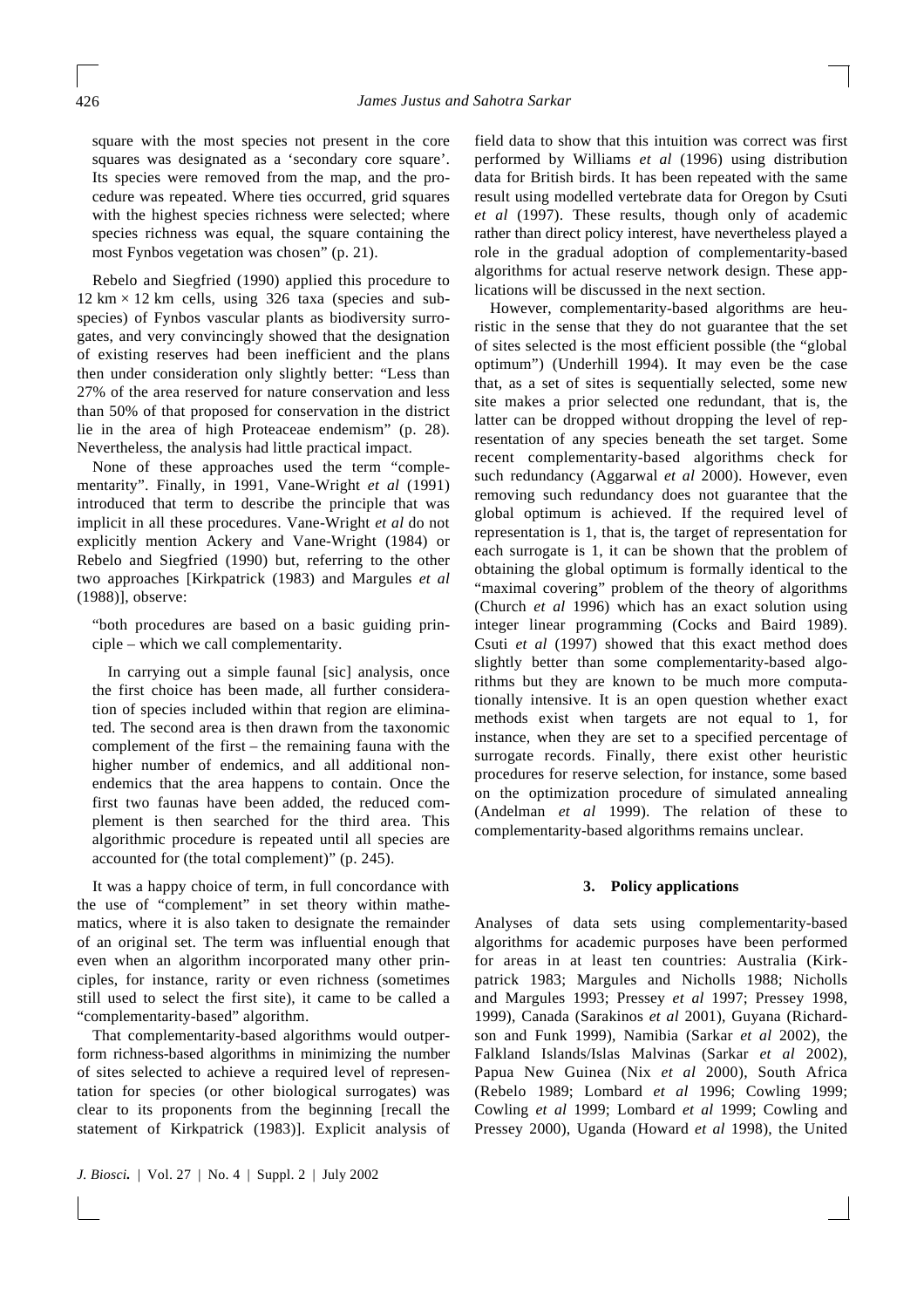Kingdom (Williams *et al* 1996), and the United States (Csuti *et al* 1997; Clark and Slusher 2000; Sarkar *et al* 2000). Applications on a continental scale include an analysis of bird and mammal distributions of sub-Saharan Africa (Williams *et al* 2000) and plant and terrestrial vertebrate distributions for all of Europe (Williams *et al*

2000). However, this paper will only discuss the use of the principle in the context of formulating policy up to 2000. Almost all applications of algorithmic procedures for selecting reserve networks in this context have used complementarity-based algorithms.

## 3.1 *Australasia*

3.1a *Australia*: Given the extent to which the development of complementarity-based algorithms was pioneered in Australia, it should come as no surprise that the first country where the principle of complementarity had an impact on policy is Australia. In 1992, following the United Nations Conference on Environment and Development (UNCED) in Rio de Janiero (the so-called Earth Summit), the Commonwealth, State, and Territory Governments of Australia formulated a "National Forest Policy Statement" (NFPS) to ensure ecologically sustainable management of its forests (Commonwealth of Australia 1992). The objective was to help guide negotiations between state, industry, and conservation representatives to produce Regional Forest Agreements (RFAs) by formulating goal-directed criteria for creating reserve networks within each region. The NFPS document recommended reserve networks be selected according to three principles: comprehensiveness, adequacy, and representativeness. Although complementarity was not explicitly mentioned within the document, the use of representativeness implicitly suggested the use of complementarity.

The underlying intention of the 1992 NFPS was made more explicit in 1995 with the "National Forest Conservation Reserves Commonwealth Proposed Criteria" in which the reserve selection methods of Kirkpatrick (1983), Margules *et al* (1988), and Pressey and Nicholls (1989) were recommended in order to try to maximize representation of biological diversity (Commonwealth of Australia 1995). Reflecting a receptivity to emerging results within conservation biology the document noted, "[t]he belief that biological diversity is taken care of with the dedication of one or a few well chosen reserves in an ecological domain is unfounded"; "[t]he reality is that very large numbers of reserves seem necessary" (Commonwealth of Australia 1995, p. 49). A later 1997 report, "Comprehensive, Adequate, and Representative Reserve System for Forests in Australia", written by the joint Australian and New Zealand Environment and Conservation Council (ANZECC), the Ministerial Council on Forestry, Fisheries and Aquaculture (MCFFA) of Australia, and the National Forest Policy Statement Implementation Sub-committee, echoed the 1995 suggestions, and recommended the same reserve selection methods (ANZECC *et al* 1997).

Complementarity was also explicitly invoked in Australia's 1999 "International Forest Conservation: Protected Areas and Beyond" written for the Intergovernmental Forum on Forests in Lisbon:

"When the contribution of all forest units to a regional conservation goal is estimated, some areas will be identified as making the same contribution as other areas, or the same contribution that can be made by two or more other areas, revealing scope for negotiation and choice. As planning proceeds and a network of biodiversity priority areas is built up, the relative contributions of areas not yet selected changes because some of the biodiversity values in those areas will have been represented in the priority areas already identified. The spatial context which a bioregion provides is necessary because the conservation value of any unit – its complementarity – can only be measured relative to all other units within a defined geographic region" (Commonwealth of Australia 1999, p. 42).

Beyond its invocation in policy directives, the principle of complementarity was finally used by the New South Wales State government in the late 1990s in policy decisions to formulate a prioritized list of areas for conservation. A reserve area selection program, C-Plan, developed by Pressey, Ferrier, Barrett and others at the New South Wales National Parks and Wildlife Service along with Watts at the University of New England at Armindale, was used in negotiations between seven organizations (the Resource and Conservation Assessment Council; the Forest Products Association; the Construction, Forestry, Mining and Energy Union; State Forests of New South Wales; the National Parks and Wildlife Service; conservation representatives, and the Commonwealth of Australia) regarding land conservation in an area of the eastern seaboard of NSW in 1996 (Finkel 1998a; Pressey 1998).

C-Plan uses the concept of the "irreplaceability" of a site which is defined relative to a given set of sites, a list of conservation targets, and the spatial distribution of the features referred to by the targets, usually including the representation of a given number of species or habitats. The irreplaceability of a site can be defined in two ways: "(i) the likelihood that it will be required as part of a conservation system that achieves the set of targets; and (ii) the extent to which the options for achieving the set of targets are reduced if the area is unavailable for conservation" (Ferrier *et al* 2000, p. 304). Since the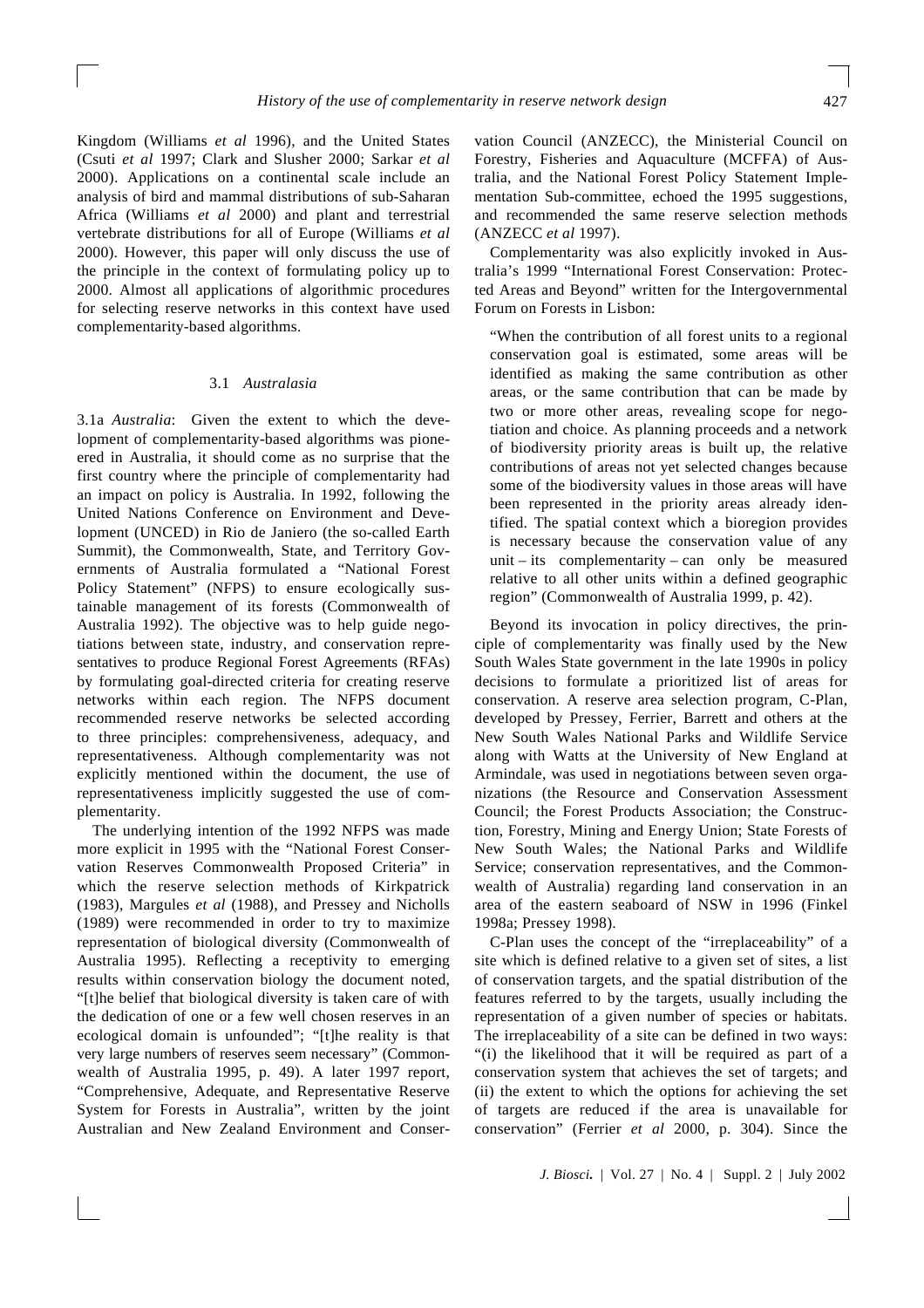irreplaceability of an area must refer to particular conservation targets, and the extent to which other areas contribute to satisfying them, complementarity is a key component of the concept of irreplaceability (Ferrier *et al*  2000; Pressey 1999). Furthermore, the irreplaceability value of an area is not binary, it will range from 1 to 0. The concept of irreplaceability was originally developed to give conservation planners a measure of the potential contribution that an unselected site (not included within the reserve network) would make to a conservation target. This is important for policy decisions because, sometimes, selected sites become unsuitable or unmanageable after a network has been established, and because of the potential time lag between many of the studies and resulting policy actions (Ferrier *et al* 2000; Pressey 1999). C-Plan enables the rapid visual display of alternative reserve networks on a map. This makes it particularly easy to use during planning.

A total of 2⋅4 million ha of state owned land and several million ha of private land within eastern NSW were analysed in 1996 using C-Plan. The area includes the species-rich remnants of Australia's Gondwana heritage, important to conservationists, but also covered by lucrative lumber production forests, crucial to the timber industry (Finkel 1998a; Pressey 1998). To facilitate negotiations, the total study area was divided into eleven different regions and each region was divided into approximately 250 ha cells (Pressey 1998). A large set of biodiversity surrogates (including the "pre-European" extent of selected forest types; natural rarity of forest type; past depletion and vulnerability; forest growth phase; and so on) was used in this analysis. Four conservation scenarios were distinguished which allowed logging of 100%, 70%, 50%, and 30% of the 1995 sawlog volumes that corresponded to increasing satisfaction of conservation targets (Pressey 1998). The final decision led to an agreement to establish nine new nature reserves and national parks (250,000 total ha of which 20% were cells with "high irreplaceablity") and, "816,000 ha of deferred forest, extensive new wilderness areas, and agreements on the supply of hardwood for five years" (Pressey 1998, p. 85).

Following what was judged a successful use by Pressey the year before (Finkel 1998a), in 1997, C-Plan was used to guide negotiations for 120,000 ha of the 816,000 ha that had been deferred from 1996 in southeastern New South Wales (Finkel 1998a). However, unlike 1996, when there was an agreement on pre-established conservation goals, in 1997 no such accord could be reached. The targets ultimately used differed significantly from those initially proposed. Moreover, the four strategies considered in the negotiations only met 40–50% of these targets (Finkel 1998a). Additionally, again unlike 1996, C-Plan was used with a more limited data set of surrogate distributions in the relevant areas. Consequently, the final decision made by negotiators involved a high degree of uncertainty and was unsatisfying to many stakeholders in the negotiations.

While 1996 saw a successful use of C-Plan in conservation policy, and even 1997 saw a partial success, the 1998 negotiations over 10 million ha in the northeast of New South Wales, which, along with Queensland, contains Australia's only wet subtropical ecosystem, marked a failure (Finkel 1998a). Forests in this area were better studied, and the ecological data set for the region was more reliable than those used in previous studies. As a result, "well-established" conservation targets existed for many of the surrogates that were used, such as 200 forest ecosystems, 800 endangered plant species, and 140 animal species (Finkel 1998a). However, the results of the C-Plan assessment were neglected in favour of timber industry interests. Disregarding the recommendations of conservationists, policy makers passed a bill that protected half the area that conservationists insisted was necessary to conserve biodiversity. The plan only meets 30% of the conservation targets for the species with highest conservation priority; and only a sparse 7% for the Hasting's River mouse (*Pseudomys oralis*) which is endangered (Finkel 1998b). It allowed the timber industry to continue logging with its current quota for 20 years, double of what was recommended (Finkel 1998b).

3.1b *Papua New Guinea*: The most significant application of complementarity-based algorithms in Australasia outside Australia has been in Papua New Guinea (PNG) (Faith *et al* 2001a,b,c,d). As a signatory to the UN Convention on Biological Diversity (the Rio Convention), PNG is explicitly committed to the conservation and sustainable use of biodiversity (Nix *et al* 2000). The World Bank commissioned the Papua New Guinea Biodiversity Appraisal Pilot Project to facilitate PNG's response to its commitment to the Rio Convention; it was funded through AusAID. The project was carried out between July 1997 and July 1999 by five agencies: the Centre for Resource and Environmental Studies of the Australian National University; the (Australian) Commonwealth Scientific and Industrial Research Organization (CSIRO) Division of Wildlife and Ecology; the Centre for Plant Biodiversity Research at the Australian National Herbarium; the Bishop Museum, Hawaii; and the PNG Department of Environment and Conservation (Nix *et al* 2000).

The PNG project used the BioRap Toolbox for rapid biodiversity assessment developed by the BioRap Project in Australia during 1994–1995 (Margules *et al* 1995). The BioRap Toolbox includes methods for the spatial modelling of biogeographic surrogates as well as area selection algorithms, which are slight extensions of the MNP algorithm. However, the PNG project used the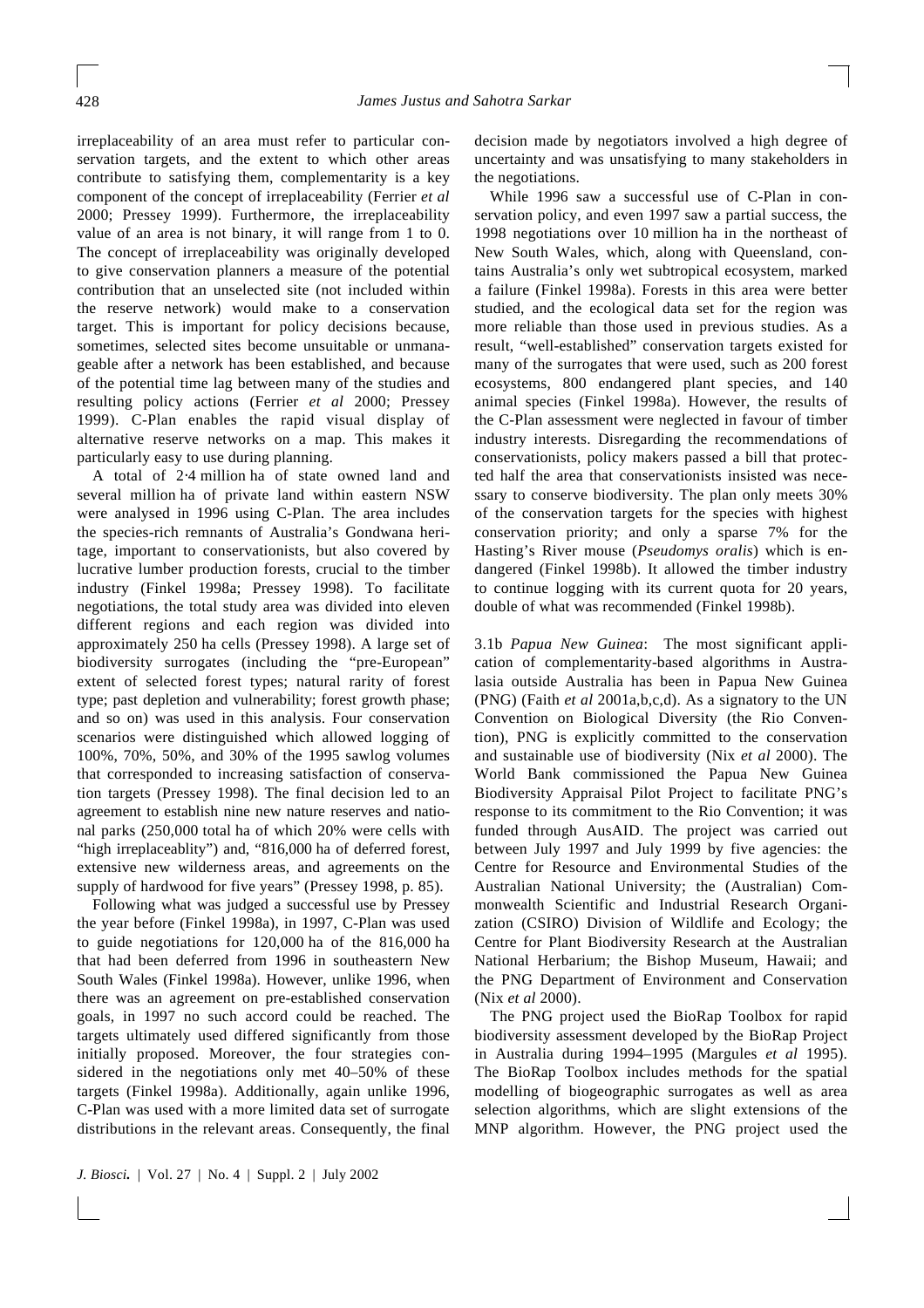Target software (Walker and Faith 1998) which implements a complementarity-based algorithm, that significantly generalizes the original algorithms to incorporate cost considerations using trade-offs. Rapid assessment of biodiversity was supposed to be "essential for rational allocation of scarce land resources between the competing demands of agriculture, forestry and conservation" (Nix *et al* 2000, p. 1). Sociopolitical considerations were merged with scientific ones, retreating from the position that Margules and Usher (1981) had once advocated. Rapid biodiversity assessment was interpreted to imply that conservation plans had to be produced within a period of one year.

For the purpose of the analysis, PNG (462, 840 sq. km) was divided into  $0.1^{\circ}$  longitude  $\times 0.1^{\circ}$  latitude cells (approximately 1 km × 1 km) (Faith *et al* 2001b). This resulted in 387,109 grid cells. The biodiversity surrogates used were environmental domains, vegetation types, the distribution of 87 species that were judged to be representative, and 25 rare or threatened bird and mammal species. Targets of representation for these surrogates were determined by calculating what could be achieved if 10% of the total land area of PNG was designated for conservation without taking any other factor into account. As basic spatial units, Nix *et al* (2000) and Faith *et al* (2001c) used the Resource Map Units (RMUs), used by many government agencies in PNG; there were 4,470 of these ranging in area from 0⋅045 sq. km to 8,508 sq. km.

The final result was a "set of biodiversity areas . . . [which] includes all existing protected areas.... In addition the set minimizes foregone [sic] opportunities for timber production, avoids areas of high agricultural potential, avoids areas of high existing agricultural intensity and gives preference to areas of low human population density" (Nix *et al* 2000, p. 35; Faith *et al* 2001c). The results were presented as a detailed map. When all these other factors, not directly linked to biodiversity were taken into account, 16⋅8% of the land area of PNG was required to achieve the targets that had previously been set using the 10% benchmark and only biodiversity considerations (Nix *et al* 2000, p. 39; Faith *et al* 2001c). It is too early to say if this analysis will have any influence on practical legislation.

#### 3.2 *Africa*

3.2a *South Africa*: South Africa's Succulent Karoo Desert extends over 112,000 sq. km of the Greater Cape Floristic Region. It contains 4,849 vascular plant species (1,940 endemic species; 67 endemic genera) in 12 bioregions (Cowling 1999). It is unique as the only semiarid area that is a global hotspot of biodiversity. Many of the endemic species are extreme edaphic specialists; approximately 392 Red Data Book (RDB) highly endangered species from this region have ranges of less than 68,000 ha. Existing reserves within the Succulent Karoo do little to protect its biodiversity. Merely 2⋅1% (2,352 sq. km) of the area is conserved within six statutory reserves and the larger ones  $(> 10,000$  ha) contain only 9% of its total 851 RDB species. Furthermore, immediate threats such as overgrazing, expansion of agriculture, and mining, are putting its biodiversity at increasing risk (Cowling 1999).

At least two studies of the region have been completed: one utilizing complementarity based algorithms (Lombard *et al* 1999), and another which built on this work (Cowling *et al* 1999). In the first study a place prioritization program, based on the original work of Rebelo (1989), was used to analyse a 1972 RDB database containing 221 cells of  $0.25^{\circ}$  longitude ×  $0.25^{\circ}$  longitude with records of 851 surrogate vascular plant species (Lombard *et al* 1999). The RDB database was used for four reasons: (i) maps of the Succulent Karoo were too coarse-grained to represent accurately the boundaries between different habitats; (ii) the RDB classification incorporated threats to the particular floral species; (iii) the RDB data "shows very high compositional turnover along environmental and geographical gradients", and therefore, "is likely to capture a great deal of floristic diversity generally"; and (iv) the database was considered to have reliable presence-absence data (Cowling 1999, p. 21).

Targets were set to conserve each RDB species once and cells within existing reserves were exempted from selection. After assuming that species within these cells were adequately represented, the program selected 122 additional cells (56% of the possible 214) (Cowling 1999). Not surprisingly, the study revealed that the existing seven preserved cells contributed poorly to the conservation goal, containing only 80 species (9% of the RDB flora), whereas the top seven cells selected contained 314 species (37% of the RDB flora) (Cowling 1999). The 122 selected cells were prioritized using the following procedure: each species within the database was valued according to its rarity (determined by the number of cells it occupies) and its vulnerability (using a seven tier scoring system with reputedly extinct species possessing the highest score, and non-threatened ones the lowest) (Lombard *et al* 1999). This procedure was followed to try to guarantee both representation and retention (by ensuring the areas with the most at risk species be preserved first) within the minimal reserve network.

In the second study, Cowling *et al* (1999) also used a persistence criterion to analyse the 122 cells. The aim was to incorporate persistence criteria (such as the viability of populations, minimization of edge effects, maintenance of disturbance regimes, and movement patterns)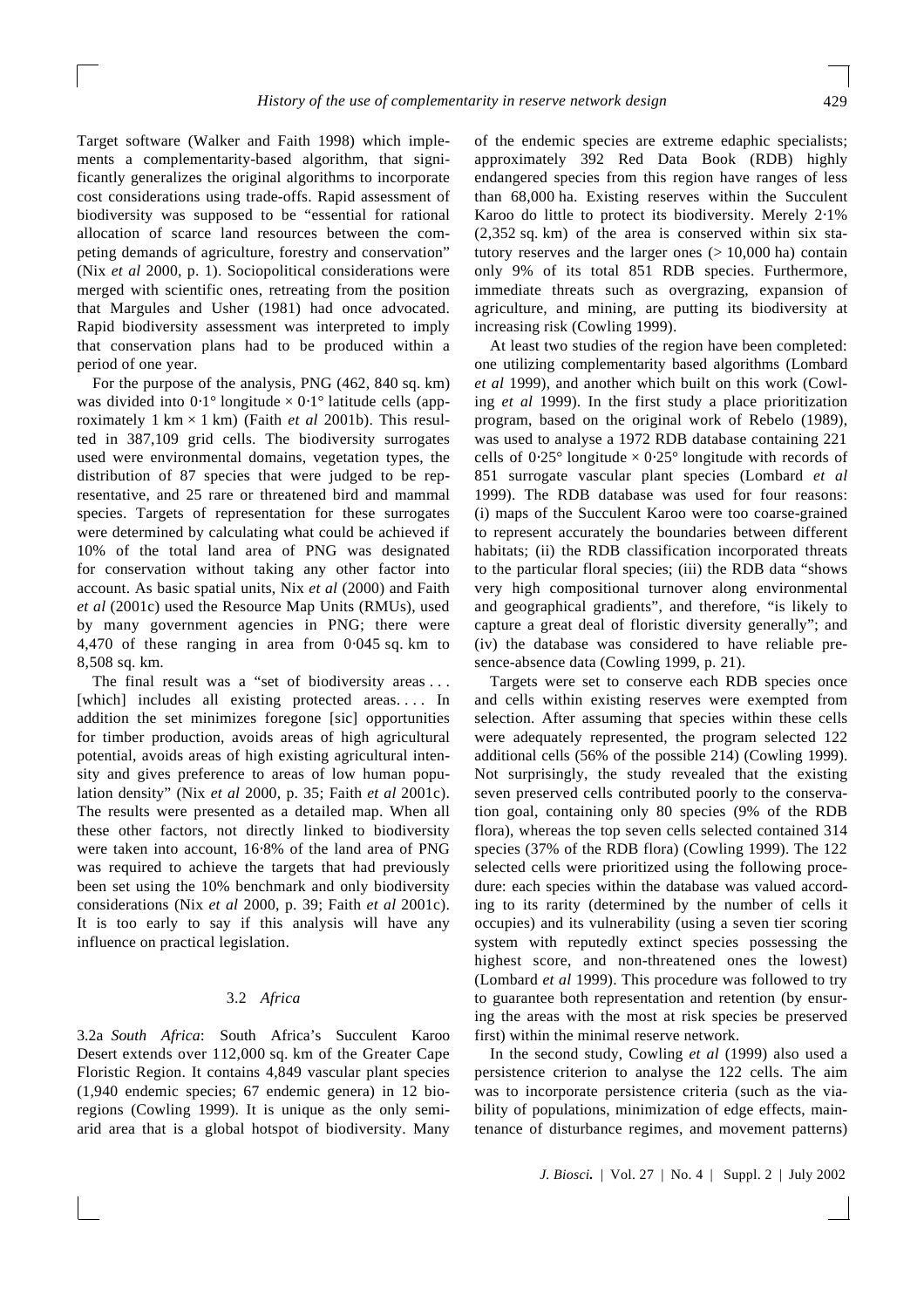into the design of reserve networks. Cowling *et al* (1999) recommended the creation of a network composed of three large reserves (265,000 ha, 175,000 ha, and 282,000 ha) covering 11 of the selected cells from Lombard *et al* (1999) and containing 139 RDB species (of the total 851). This contrasts with Lombard *et al*'s study in which the 11 highest-priority cells included 375 RDB species; 270% more species for an equal area of protection (Cowling 1999, Cowling *et al* 1999).

The South African National Parks has expressed a commitment, subject to budget constraints, to establish a system of reserves for the Succulent Karoo (Cowling 1999). Work on developing a reserve in the Vanrhynsdorp Centre, which contains hotspots of succulent, geophyte, and threatened RDB species, is under way (Lombard *et al* 1999; Cowling 1999). Preliminary planning within the Hardeveld-Kamiesberg node, identified in Lombard *et al*'s study as crucial to satisfying conservation targets, is in progress (Cowling 1999). So far four new conservation areas have been designated on the basis of these analyses; they are all sites identified by Lombard *et al* (1999) (R Cowling, personal communication).

### 3.3 *The Americas*

3.3a *Canada*: In 1989, in response to the continued depletion of Canada's biodiversity due to natural resource extraction, encroaching urbanization, and industrial pollution, World Wildlife Fund (WWF) Canada introduced the "Canadian Wilderness Charter" to encourage the systematic protection of biologically important areas (Sarakinos *et al* 2001). By 1992, Canada's relevant environmental ministries at both the federal and provincial levels had all signed a Statement of Commitment to an "Endangered Spaces Campaign 2000" which required that 12% of each natural region be put under protection. That same year, the Québec provincial government officially announced its intention to complete a representative network of protected areas by 2000. Yet, by 1998 only about 4⋅2% of the area of terrestrial Québec was under any form of protection. Moreover, much of what was protected had not been selected using biological criteria of any sort (Sarakinos *et al* 2001). In 1998 WWF-Québec published a map proposing a new set of protected areas without indicating how they had been selected; presumably it was based on local expert advice (WWF-UQCN 1998). The general strategy seems to have been to augment existing protected areas even though the latter were often known not to be relevant for biodiversity (Sarakinos *et al* 2001).

At that stage, scientists from the Redpath Museum (McGill University), in collaboration with scientists from Australia's CSIRO Division of Wildlife and Ecology, and the Biodiversity and Biocultural Conservation Laboratory at the University of Texas – Austin began framing a plan to influence area selection for Québec. For the purpose of analysis, Québec was divided into grid cells of 0⋅2° longitude  $\times$  0⋅2° latitude resulting in 21,403 cells (Sarakinos *et al* 2001). The primary biodiversity surrogates used were 346 plant and 54 animal species deemed to be at risk by the former Québec Ministry of Environment and Wildlife. For some of the analyses, this surrogate list was expanded by using game mammals, small mammals, and fish; for southern Québec, birds were also used (bird data were not available for the north). Targets of 1, 5, 10, 20 and 50 representations were set. The algorithms used were variants of the MNP algorithm.

The most important, but not unexpected, result was that the existing reserve network of Québec was largely unrepresentative of the biodiversity of the province; the sole major exceptions were reserves on the Gaspé peninsula (Sarakinos *et al* 2001). The WWF-Québec map (WWF-UQCN 1998) did not fare much better, showing the superiority of explicit algorithmic approaches to biodiversity planning even over local expert advice. Most of the results obtained by Sarakinos *et al* (2001) were promising. Even with a representation target of 50 for species at risk, less than 5⋅9% of the area of Québec was designated for conservation. Thus, achieving a reasonable representation of biodiversity within the 12% benchmark seems possible. However, many of the targeted areas were in southern Québec, with high human population density. This will make devising conservation plans more difficult. Later work by some members of this group and other collaborators suggests that this level of representation, without significant addition to the total area, can be achieved without this bias towards southern Québec (Garson *et al* 2002). However, the later work was not done with an explicit agenda of intervening in practical policy disputes. In the earlier work, Sarakinos *et al* (2001) also found that coastal, riparian, and wetland areas were not adequately protected.

The analysis by Sarakinos *et al* (2001) showed that two islands in the Gulf of St. Lawrence, the Île d'Anticosti and the Îles-de-la-Madeleine, were of high biodiversity priority. Neither island is densely populated. Consequently, conservation measures should be relatively easy to implement (Sarakinos *et al* 2001). In the former island, a reserve has already been designated, though because of scenic beauty rather than biodiversity value. Biodiversity considerations indicate that the proposed reserve should be expanded significantly. Finally, the analysis showed that the boreal forest in northern Québec, is of significant but not very high biodiversity value (Sarakinos *et al* 2001). There is, therefore, a reasonable option of phasing out logging over a period of several years and avoiding the social dislocation that an immediate halt to logging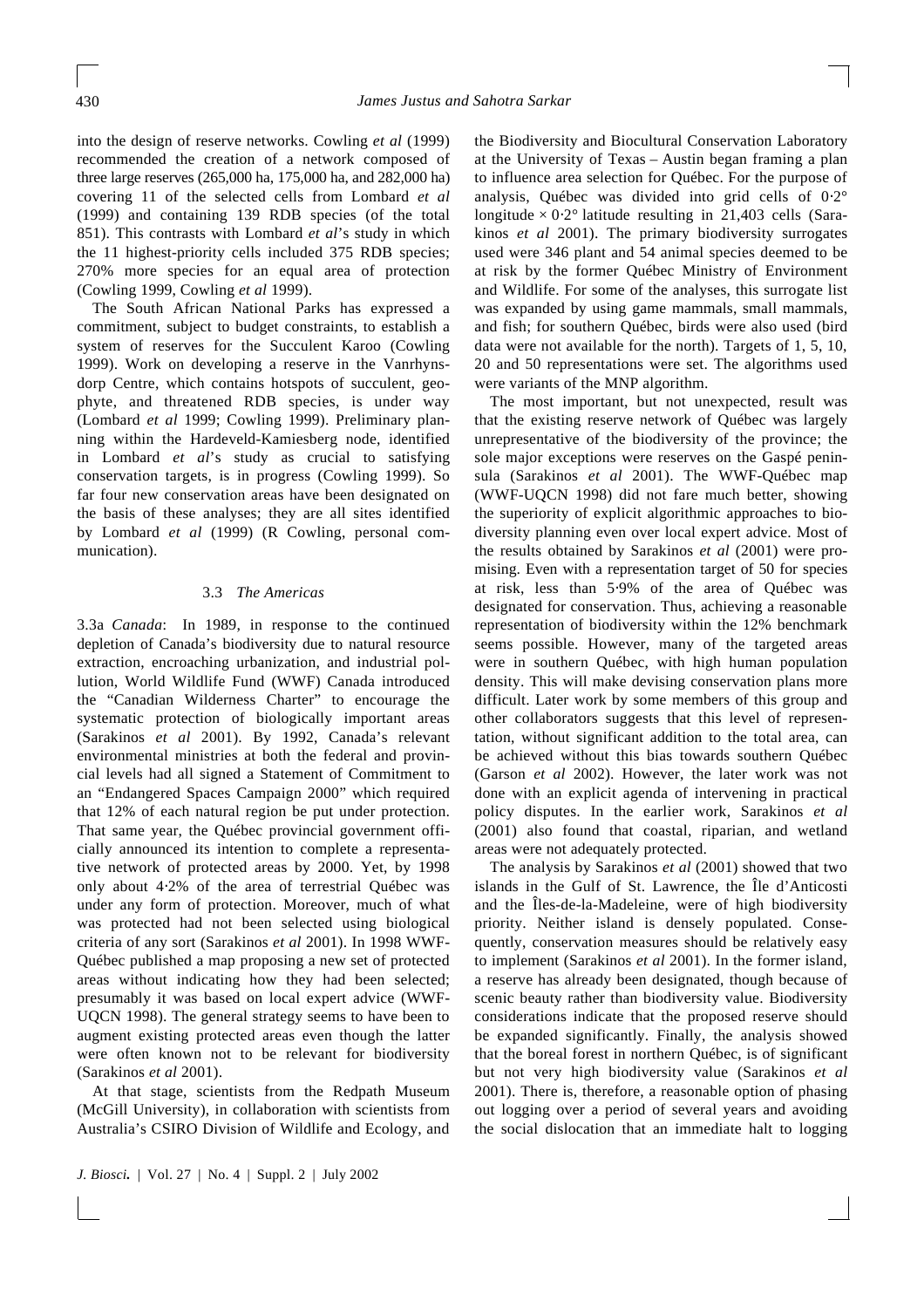may create (Sarakinos *et al* 2001). These proposals were forwarded to the provincial Government of Québec in 2001. Their impact on policy remains to be seen.

3.3b *Guyana*: Guyana, with an area of 215,000 sq. km, is unique as the only country in the Americas without a system of protected areas (Richardson and Funk 1999). The human population is 800,000, with 80% distributed mostly along the coast. Guyana includes biologically diverse environments, such as white sand forests, savannah, and Amazonian rainforests that are only beginning to be exploited for their natural resources (Richardson and Funk 1999). Facing international pressure to harvest its forests and minerals in an environmentally-friendly fashion, after democratic elections in the early 1990s, the Government of Guyana ratified a National Environmental Action Plan (NEAP) in 1994 and, "agreed to take the first steps in establishing a system of protected areas that would encompass areas representative of the major ecosystems of the country" (Richardson and Funk 1999, p. 7).

As a result of their commitment to conservation, a database with 16,500 records of 312 species covering ten taxonomic groups of plants and animals was compiled in collaboration with the Smithsonian Institution (Richardson and Funk 1999). These 312 species were used as biodiversity surrogates in the analysis. Due to a lack of adequate data for the southeastern region of Guyana, caused by border disputes with Suriname, this portion of the country was not represented by the final database and analysis (Richardson and Funk 1999). Characteristic of study areas with few roads, the data set was biased around airstrips and rivers; to compensate, data were modelled to obtain both actual and predicted distributions of species (with a 95% confidence level). In the analysis, species with less than ten location points were not modeled, which may significantly bias the results against rare species (Richardson and Funk 1999).

After mapping the relevant portion of Guyana into a total of 941 16 km  $\times$  16 km cells, conservation targets corresponding to 15% of the predicted distribution area for each species in the data set, were determined (Richardson and Funk 1999). A C-Plan analysis of all 941 cells was done and 140 sites, 36 with an irreplaceability value of 1, were selected relative to the target (K S Richardson, personal communication). A vulnerability index was then calculated by determining the proximity of each cell to a forestry concession, the main threat to conservation goals (Richardson and Funk 1999). Last, a GIS overlay was then made to highlight areas of both high vulnerability and high irreplaceability (Richardson and Funk 1999). It illuminated high priority areas in the central, tall, evergreen areas of the country along with highly irreplaceable and mildly vulnerable areas around Kaieteur Falls (Richardson and Funk 1999).

Currently, Guyana has a single national park of 11 ha around Kaieteur Falls that preserves the scenic Potaro River waterfall (Richardson and Funk 1999). In 1994 the Guyana government requested assistance from the Global Environment Facility (GEF) through the World Bank to create a National Protected Areas System (NPAS). The C-Plan study of the country, which identified priority areas for conservation, was the first step towards establishing an NPAS (Richardson and Funk 1999). Based on the analysis, in 1999 the Guyana government designated two areas (the Kaieteur falls area and one within the Kanuku Mountains) to serve as its foundation and passed a bill to expand Kaieteur National Park to 580 sq. km (Richardson and Funk 1999).

Although "the results of scenarios based on irreplaceability and vulnerability . . . have been discussed with the Government", the Guyanan government has stalled on plans to develop an NPAS (Richardson and Funk 1999, p. 14). Surprisingly, the failure to act was not due to lack of funds or lack of interest by government (K S Richardson, personal communication). In fact, the GEF and other financiers were willing to procure approximately \$ 9,000,000 for the realization of a NPAS and two areas around the Kaitieur Falls and the Kanuku Mountains were identified for initial funding (K S Richardson, personal communication). However, making use of the GEF funds was paralyzed by unresolved issues about the tenure rights of Amerindian communities and other political issues (K S Richardson, personal communication). Subsequently, the government of Guyana did not meet the conditions for the grant, and after a few years with no progress towards resolution, the GEF withdrew its original offer (K S Richardson, personal communication).

3.3c *United States*: In 1997, the US Fish and Wildlife Service (US-FWS) undertook a project which utilized C-Plan to plan a Grand Kankakee Marsh National Wildlife Refuge. The refuge was intended to preserve 12,140 ha within the fragmented Kankakee River Watershed wetland which, historically, ranged over 400,000 ha of northeastern Illinois and northwestern Indiana (Clark and Slusher 2000). Determining what areas should be included in the reserve network was done in two stages. The first stage was a non-quantitative process in which ecologists from the Nature Conservancy, the Illinois Department of Natural Resources, the Indiana Department of Natural Resources, the North American Waterfowl Management Plan, representatives of the Indiana GAP Analysis Project, and the Indiana University School of Public and Environmental Affairs met in workshops to determine areas of preliminary focus for the proposed reserve network (Clark and Slusher 2000). GIS satellite images were used to select twenty areas based on eight criteria: (i) inclusion of the Kankakee River corridor and corri-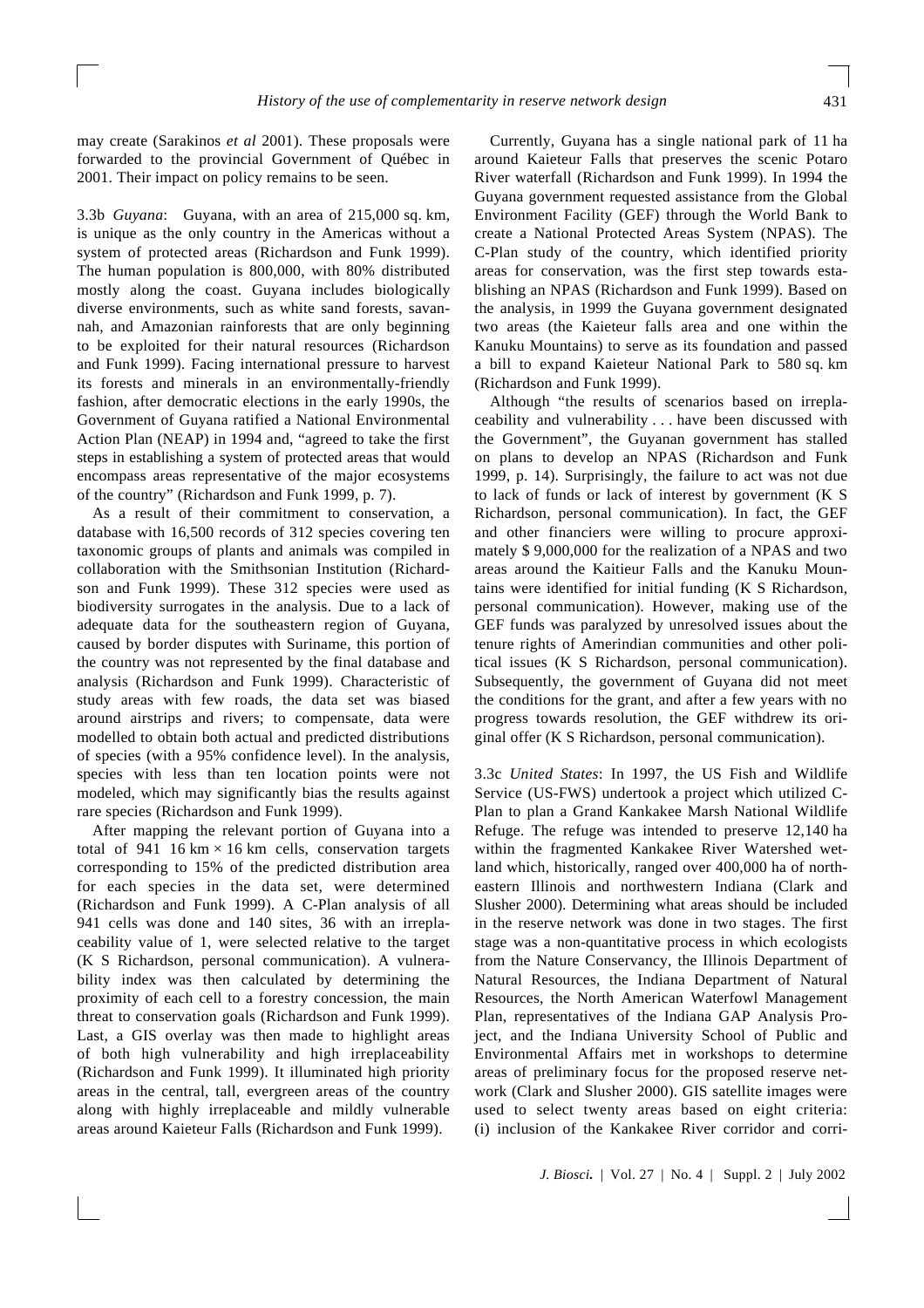dors between existing managed areas; (ii) representation of the three primary ecosystems of the study area (prairie, wetland, and oak savanna); (iii) presence of threatened and endangered species; (iv) distance to, and connectivity between, existing managed areas; (v) overlap with federally endangered species habitat and area-sensitive migratory grassland bird habitat; (vi) anthropogenic features; (vii) threat of development; and (viii) ratio of existing to restorable habitat.

In the second stage, C-Plan was used to prioritize cells in the study area. Prioritization was based on the representation of six surrogate features that "represent the major components of biodiversity in the Kankakee River watershed in the context of FWS trust resources". These surrogates were: (i) the presence of federal endangered and threatened species; (ii) the presence of state endangered and threatened species; (iii) presence of rare community types; (iv) existence of woodland habitat (as a surrogate for existing or restorable oakland savanna); (v) existence of palustrine and restorable wetlands; and (vi) existence of habitat for the grasshopper sparrow, *Ammodramus savannarum* (used as a surrogate for grassland dependent birds) (Clark and Slusher 2000, p. 80). The targets for each feature were 100%, 75%, 50%, 5,000 ha, 5,000 ha, and 100%, respectively (Clark and Slusher 2000). Of the 1914 cells accorded an irreplaceability value of 1 by C-Plan, only 126 were included in the final twenty focus areas selected during the first stage by expert panels (Clark and Slusher 2000). This underscores the superiority of algorithmic selection procedures over intuitive ones, even if guided by local and regional expertise.

Based on these analyses 65 highly irreplaceable sites covering 4053 ha (33% of the total) that fell within two of the original focus areas of stage 1 were recommended to be reserved. After approving the forward progress of the project the US-FWS hired a refuge manager to be stationed in northern Indiana (Clark, personal communication). However, a concurrent study of the Kankakee Watershed area done by the US Army Corps of Engineers has focused more on implementing structural work in the area to solve increasing drainage problems with less emphasis on landscape-scale wetland restoration. This, combined with changes in political agendas and the enacting of conservation thwarting county ordinances, has led to a delay in the project's realization (Clark, personal communication). When the final policy considerations took place, they were predominantly divorced from C-Plan results (Clark, personal communication). No land for the refuge has yet been purchased.

#### **4. Discussion**

In spite of their increasing popularity, even among policy-makers, algorithmic methods for the design of

*J. Biosci.* | Vol. 27 | No. 4 | Suppl. 2 | July 2002

reserve networks continue to have their critics (for a review see Cabeza and Moilenen 2001). For instance, in the 1997 edition of their guidelines for ecoregion-based conservation, *Designing a Geography of Hope*, the Nature Conservancy (US) argued that the algorithmic approaches consist of:

"a body of mathematical models referred to as iterative reserve selection algorithms. . . . Ideally these algorithmic approaches require a healthy and consistent level of distributional information on the elements of biodiversity across a region . . . (I)terative approaches are . . . explicit, efficient, repeatable, and flexible. . . . (However, they) are 'data hungry' approaches that require substantial computing capacity and for which there are currently no commercial software packages. The quality of the analysis depends strongly on the detail, precision, and accuracy of the information being used" (Redford *et al* 1997, p. 45).

Such iterative approaches are negatively contrasted with one-shot reserve selection based on expert advice. However, the Nature Conservancy's recent strategy starts with an assessment of the viability of the relevant biotic entities, and then involves the systematic use of complementarity when new sites are selected after the selection of the first one (Groves *et al* 2000). By relying on expert advice to assess viability, the Nature Conservancy tries to combine the advantages of both practices (Groves *et al* 2000).

The criticism that algorithmic methods require unacceptably high quality data has recently been repeated by Prendergast *et al* (1999): "to work effectively, sophisticated (algorithmic) methods of site selection usually require higher-quality data than most managers can ever expect to have.... All reserve selection algorithms require reliable data. In their absence, the only solution is to acquire this data, often at considerable time and expense. It is a matter of judgement whether money is better spent on acquiring data or on land purchase based on imperfect (or sometimes no) data" (p. 488). Their judgement is clearly against the use of algorithms in such cases. Even when data exist, there is only reason for "modest adoption of reserve selection algorithms" (p. 488). This criticism formed part of a longer argument designed to show that "in many areas we believe that it will be sensibly targeted funding, allied with informed policy and pragmatism, rather than theoretical optimization of reserve network design, that will have the greatest immediate effect on the most pressing conservation problems" (p. 490).

In response, Pressey and Cowling (2001) pointed out: "Among the products of several decades of pragmatic conservation decisions driven by socioeconomic imperatives are extensive reserve systems whose value is overestimated by the hectares they occupy" (p. 277). This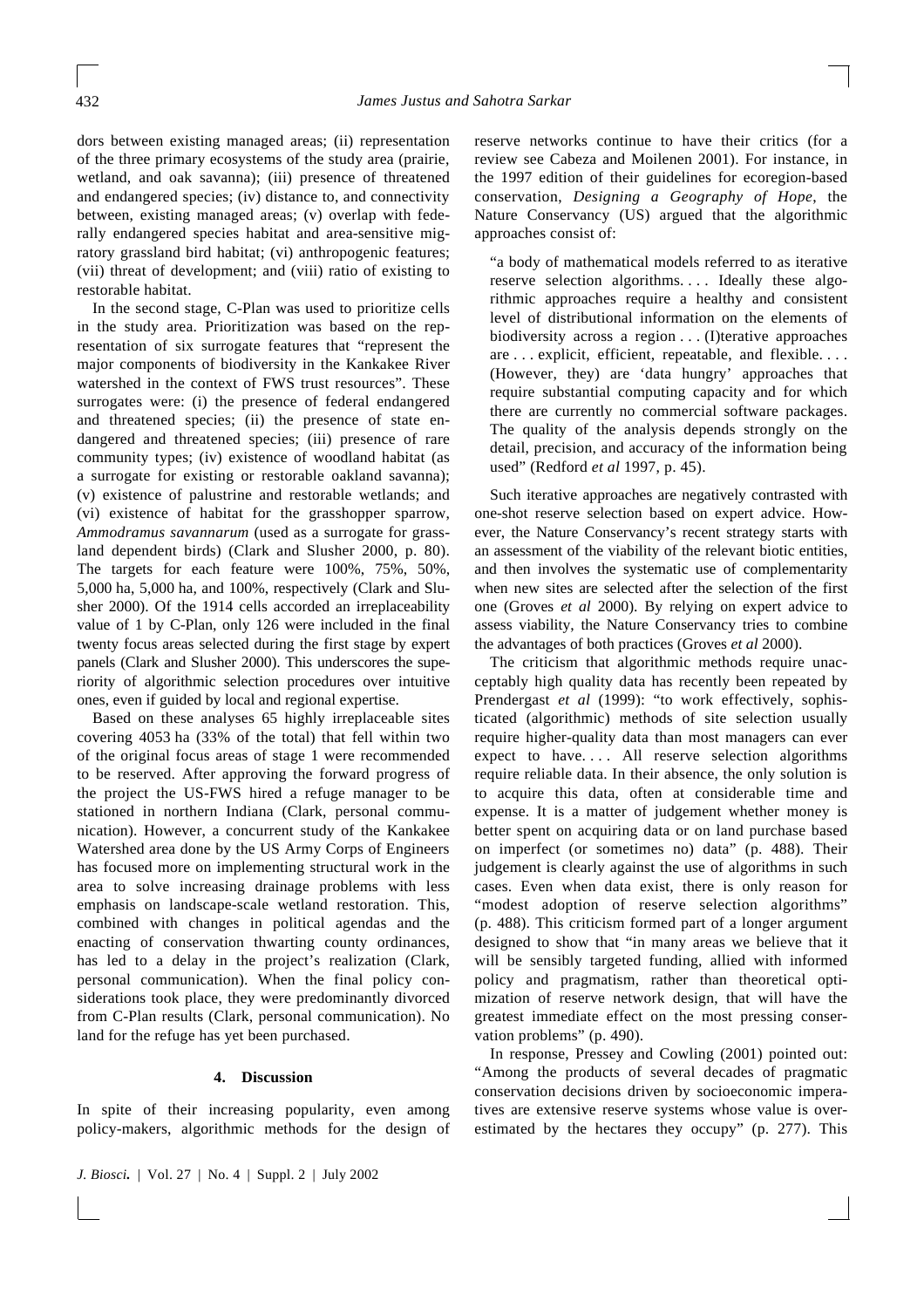point reiterated Pressey's (1994) earlier insight that ad hoc reservation, as one would expect from decisions made with no data or with no analysis of incomplete data, has led to inefficient reserve network design, and the consequent misuse of resources. Pressey and Cowling (2001) also correctly pointed out that the problem of inadequate data plagues not only reserve selection algorithms, but any systematic approach to conservation planning. Moreover, algorithmic methods are not intended to supplant human decision-making mechanically; programs such as Target, C-Plan and ResNet are intended to be used as tools along with as much detailed local knowledge as is available. For Prendergast *et al* (1999) criticism to have force, they needed to show that the use of algorithmic methods led to error just as Sarakinos *et al* (2001) and many others have shown that ad hoc reservation leads to inadequate representation of biodiversity in existing reserve networks.

In addition, it is incorrect to argue that reserve selection algorithms require high-quality data of the kind that are not accessible to most management agencies. These algorithms can be used with very simple easy-toacquire data sets such as geology maps and climate surfaces, to identify sets of areas that together represent the range of environments that occur in a region. Even such simple results can help guide decisions on where and how to spend scarce conservation management resources. For example, it is likely that more species will be protected over all if an area representing a climatic type and/or rock type not previously protected is added to a reserve network, rather than one representing climates or rock types already represented. Perhaps there is no need to implement computer-based algorithms to carry out such simple analyses, but the method would be utilizing a complementarity-based procedure.

As the history recounted in the last section shows, these algorithms are slowly but steadily entering into conservation planning in many areas of the world though perhaps not in the United Kingdom, to which Prendergast *et al* (1999) somewhat myopic vision seems to be restricted. In areas such as Papua New Guinea, where there are neither enough local knowledgeable experts, nor time to generate the requisite expertise before irreversible conservation decisions must be made, rational algorithmic approaches are the only alternative to ad hoc reservation with its poor record of representing biodiversity. These algorithms are here to stay and, so long as they are around, the principle of complementarity will continue to have a central role in conservation biology.

#### **Acknowledgements**

We thank F Clark, R M Cowling, C R Margules, R L Pressy and K S Richardson for help and for comments on the manuscript. JJ presented this paper as a seminar for the Program in the History and Philosophy of Science, University of Texas at Austin (Spring 2001) at the 2001 Biennial Meeting of the International Society for the History, Philosophy, and Social Studies of Biology at Quinnipiac University (Summer 2001); comments by members of both audiences were useful. Thanks are due to the Graduate School of the University of Texas at Austin for support.

#### **References**

- Ackery P R and Vane-Wright R I 1984 *Milkweed butterflies* (Cornell: Cornell University Press)
- Aggarwal A, Garson J, Margules C R, Nicholls A O and Sarkar S 2000 *ResNet manual ver 1×1* (Austin: Biodiversity and Biocultural Conservation Laboratory, University of Texas at Austin)
- Andelman S, Ball I, Davis F and Stoms D 1999 *SITES V 1×0 an analytic toolbox for designing ecoregional conservation portfolios* (Santa Barbara: The Nature Conservancy)
- Austin M A and Miller D J 1978 Conservation; in *Land use on the south coast of New South Wales: a study in acquiring and using information to analyse regional land use options* (eds) M P Austin and K D Cocks (Melbourne: CSIRO) pp 169–195
- Australian and New Zealand Environment and Conservation Council (ANZECC), Ministerial Council on Forestry, Fisheries and Aquaculture (MCFFA) of the Commonwealth of Australia, and National Forest Policy Statement Implementation Sub-committee 1997 *Comprehensive*, *adequate and representative reserve system for forests in Australia* (Canberra: Australian Government Publishing Service)
- Cabeza M and Moilanen A 2001 Design of reserve networks and the persistence of biodiversity; *Trends Ecol. Evol.* **16**  242–248
- Church R L, Stoms D M and Davis F W 1996 Reserve selection as a maximal covering location problem; *Biol. Conserv.* **76**  105–112
- Clark F S and Slusher R B 2000 Using spatial analysis to drive reserve design: a case study of a national wildlife refuge in Indiana and Illinois (USA); *Landscape Ecol.* **15** 75–84
- Cocks B and Baird I A 1989 Using mathematical programming to address the multiple reserve selection problem: an example from the Eyre Peninsula South Africa; *Biol. Conserv.* **49**  113–130
- Commonwealth of Australia 1992 *National forest policy statement: A new focus for Australia's forests* (Canberra: Australian Government Publishing Service)
- Commonwealth of Australia 1995 *National forest conservation reserves: commonwealth proposed criteria* (Canberra: Australian Government Publishing Service)
- Commonwealth of Australia 1999 *International forest conservation: protected areas and beyond* (Canberra: Australian Governmental Publishing Service)
- Cowling R 1999 Planning for persistence systematic reserve design in southern Africa's Succulent Karoo Desert; *Parks* **9** 17–30
- Cowling R M, Pressey R L, Lombard A T, Desmet P G and Ellis A G 1999 From representation to persistence: requirements for a sustainable system of conservation areas in the species-rich Mediterranean-climate desert of southern Africa; *Diver. Distrib.* **5** 51–71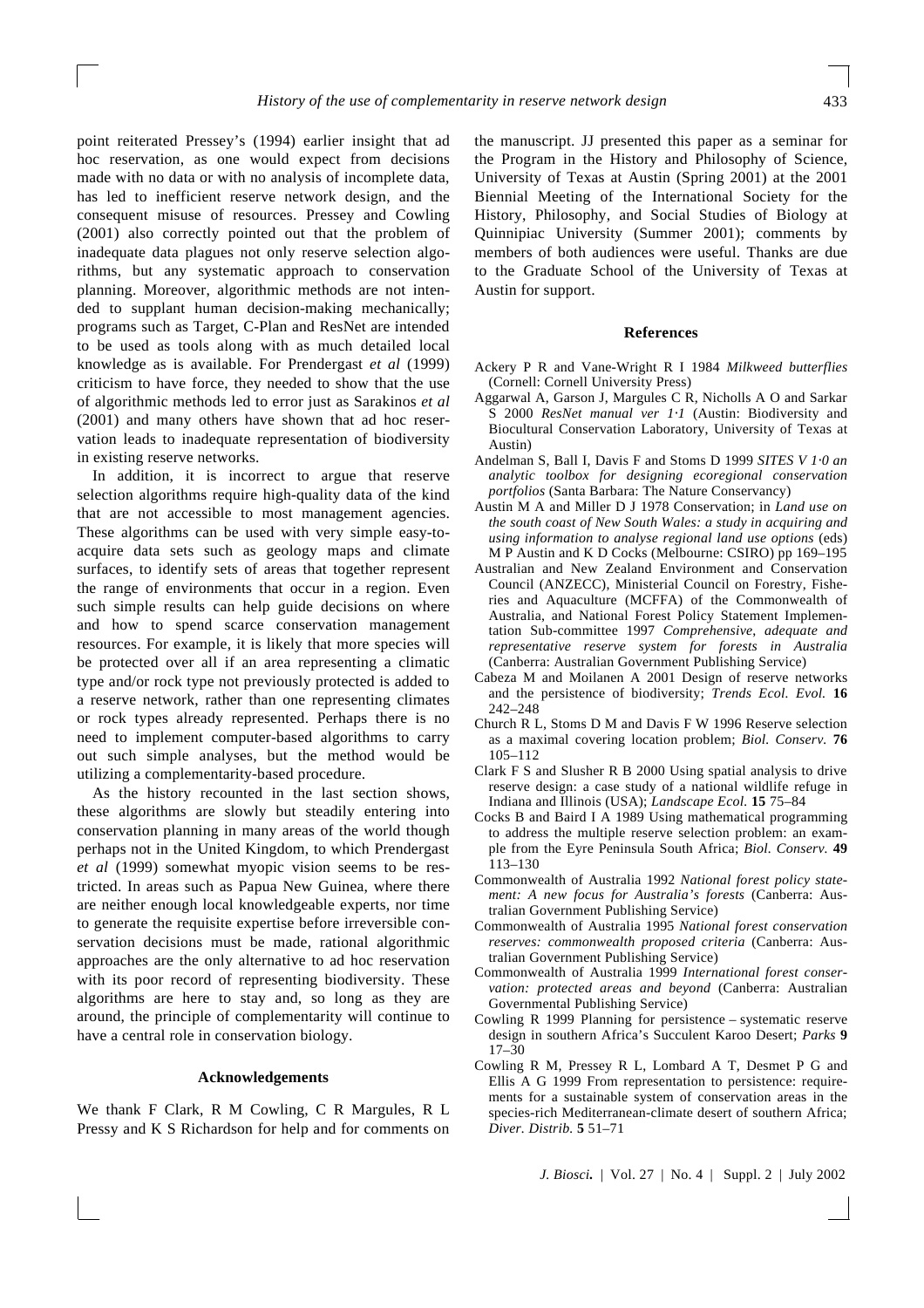- Csuti B, Polansky S, Williams P H, Pressey R L, Camm J D, Kershaw M, Kiester A R, Downs B, Hamilton R, Huso M and Sahr K 1997 A comparison of reserve selection algorithms using data on terrestrial vertebrates in Oregan; *Biol. Conserv.* **80** 83–90
- Everett R D 1978 *Conservation evaluation and recreational importance of wildlife within a forestry area,* D. Phil thesis, University of York, UK
- Faith D P, Nix H A, Margules C R, Hutchinson M F, Walker P A, West J, Stein J L, Kesteven J L, Allison A and Natera G 2001a The BioRap biodiversity assessment and planning study for Papua New Guinea; *Pac. Conserv. Biol.* **6** 279–288
- Faith D P, Margules C R, Walker P A, Stein J and Natera G 2001b Practical application of biodiversity surrogates and percentage targets for conservation in Papua New Guinea; *Pac. Conserv. Biol.* **6** 289–303
- Faith D P, Margules C R and Walker P A 2001c A biodiversity conservation plan for Papua New Guinea based on biodiversity trade-offs analysis; *Pac. Conserv. Biol.* **6** 304– 324
- Faith D P, Walker P A and Margules C R 2001d Some future prospects for systematic biodiversity planning in Papua New Guinea – and for biodiversity planning in general; *Pac. Conserv. Biol.* **6** 325–343
- Ferrier S, Pressey R L and Barrett T 2000 A new predicator of the irreplaceability of areas for achieving a conservation goal, its application to real-world planning, and a research agenda for further refinement; *Biol. Conserv.* **93** 303– 325
- Finkel E 1998a Software helps Australia manage forest debate; *Science* **281** 1789–1791
- Finkel E 1998b Forest Pact Bypasses Computer Model; *Science* **282** 1968–1969
- Garson J, Aggarwal A and Sarkar S 2002 Birds as surrogates for biodiversity: an analysis of a data set from southern Québec; *J. Biosci.* (*Suppl. 2*) **27** 347–360
- Gehlbach F R 1975 Investigation, evaluation, and priority ranking of natural areas; *Biol. Conserv.* **8** 79–88
- Goldsmith F B 1975 The evaluation of ecological resources in the countryside for conservation purposes; *Biol. Conserv.* **8** 89–96
- Groves C, Valutis L, Vosick D, Neely B, Wheaton K, Touval J and Runnels B 2000 *Designing a geography of hope: a practitioner's handbook for ecoregional conservation planning* 2nd edition (Arlington: Nature Conservancy)
- Howard P C, Viskanic P, Davenport, Tim R B, Kigenyi F W, Baltzer M, Dickinson C J, Lwanga J, Matthews R A and Balmford A 1998 Complementarity and the Use of Indicator Groups for Reserve Selection in Uganda; *Nature* (*London*) **394** 472–475
- Kirkpatrick J B 1983 An iterative method for establishing priorities for the selection of nature reserves: an example from Tasmania; *Biol. Conserv.* **25** 127–134
- Lombard A T, Cowling R M, Pressey R L and Mustart P J 1996 Reserve selection in a species-rich and fragmented landscape on the Agulhas plain, South Africa; *Conserv. Biol.* **11** 1101– 1116
- Lombard A T, Hilton-Taylor C, Rebelo A G, Pressey R L and Cowling R M 1999 Reserve Selection in the Succulent Karoo, South Africa: Coping with High Compositional Turnover; *Plant Ecol.* **142** 35–55
- Margules C and Usher M B 1981 Criteria used in assessing wildlife conservation potential: a review; *Biol. Conserv.* **21** 79–109
- Margules C R, Nicholls A O, Pressey R L 1988 Selecting networks of reserves to maximise biological diversity; *Biol. Conserv.* **43** 63–76
- Margules C R, Redhead T D, Faith D P and Hutchinson M F 1995 *Guidelines for using the biorap methodology and tools* (Australia: CSIRO)
- Ministry of Town and Country Planning 1947a *Conservation of Nature in England and Wales* (London: HMSO)
- Ministry of Town and Country Planning 1947b *National Parks and the Conservation of Nature in Scotland* (London: HMSO)
- Nicholls A O and Margules C R 1993 An Upgraded Reserve Selection Algorithm; *Biol. Conserv.* **64** 165–169
- Nix H A, Faith D P, Hutchinson M F, Margules C R, West J, Allison A, Kesteven J L, Natera G, Slater W, Stein J L and Walker P 2000 *The bioRap toolbox a national study of biodiversity assessment and planning for Papua New Guinea* (Canberra: Centre for Resource and Environmental Studies, Australian National University)
- Poore M E D 1971 Introductory remarks by the chairman; *Adv. Sci.* **27** 291
- Prendergast J R, Quinn R M and Lawton J H 1999 The gaps between theory and practice in selecting nature reserves; *Conserv. Biol.* **13** 484–492
- Pressey R L 1994 *Ad hoc* reservations: forward or backward steps in developing representative reserve systems?; *Conserv. Biol.* **8** 662–668
- Pressey R L 1998 Algorithms, politics and timber: an example of the role of science in a public, political negotiation process over new conservation areas in production forests; in *Ecology for everyone: communicating ecology to scientists*, *the public and the politicians* (eds) R T Wills and R I Hobbs (Surrey: Beatty) pp 73–87
- Pressey R L 1999 Applications of irreplaceability analysis to planning and management problems; *Parks* **9** 42–51
- Pressey R L and Cowling R M 2001 Reserve selection algorithms and the real world; *Conserv. Biol.* **15** 275–277
- Pressey R L and Nicholls A O 1989 Application of a numerical algorithm to the selection of reserves in semi-arid New South Wales; *Biol. Conserv.* **50** 263–278
- Pressey R L, Possingham P H and Day R J 1997 Effectiveness of Alternative Heuristic Algorithms for Identifying Indicative Minimum Requirements for Conservation Reserves; *Biol. Conserv.* **80** 207–219
- Ratcliffe D A 1971 Criteria for the selection of nature reserves; *Adv. Sci.* **27** 294–296
- Ratcliffe D A 1977 *The selection of biological sites of national importance to nature conservation in Britain* (Cambridge: Cambridge University Press)
- Rebelo R L 1989 Conservation; in *Vegetation of Southern Africa* (eds) R M Cowling, D M Richardson and S M Pierce (Cambridge: Cambridge University Press) pp 571–590
- Rebelo A G and Siegfried W R 1990 Protection of Fynbos vegetation: ideal and real-world options; *Biol. Conserv.* **54** 15–31
- Redford K, Andrews M, Braun D, Buttrick S, Chaplin S, Coon M, Cox R, Ellis L, Grossman D, Groves C, Livermore D, Pearsall S, Shopland J, Tabas P, Wall K, Williamson D and Rousmaniere N 1997 *Designing a geography of hope: guidelines for ecoregion conservation in the Nature Conservancy* (Arlington: Nature Conservancy)
- Richardson K S and Funk V A 1999 An Approach to Designing a Systematic Protected Area System in Guyana; *Parks* **9**  $7-16$